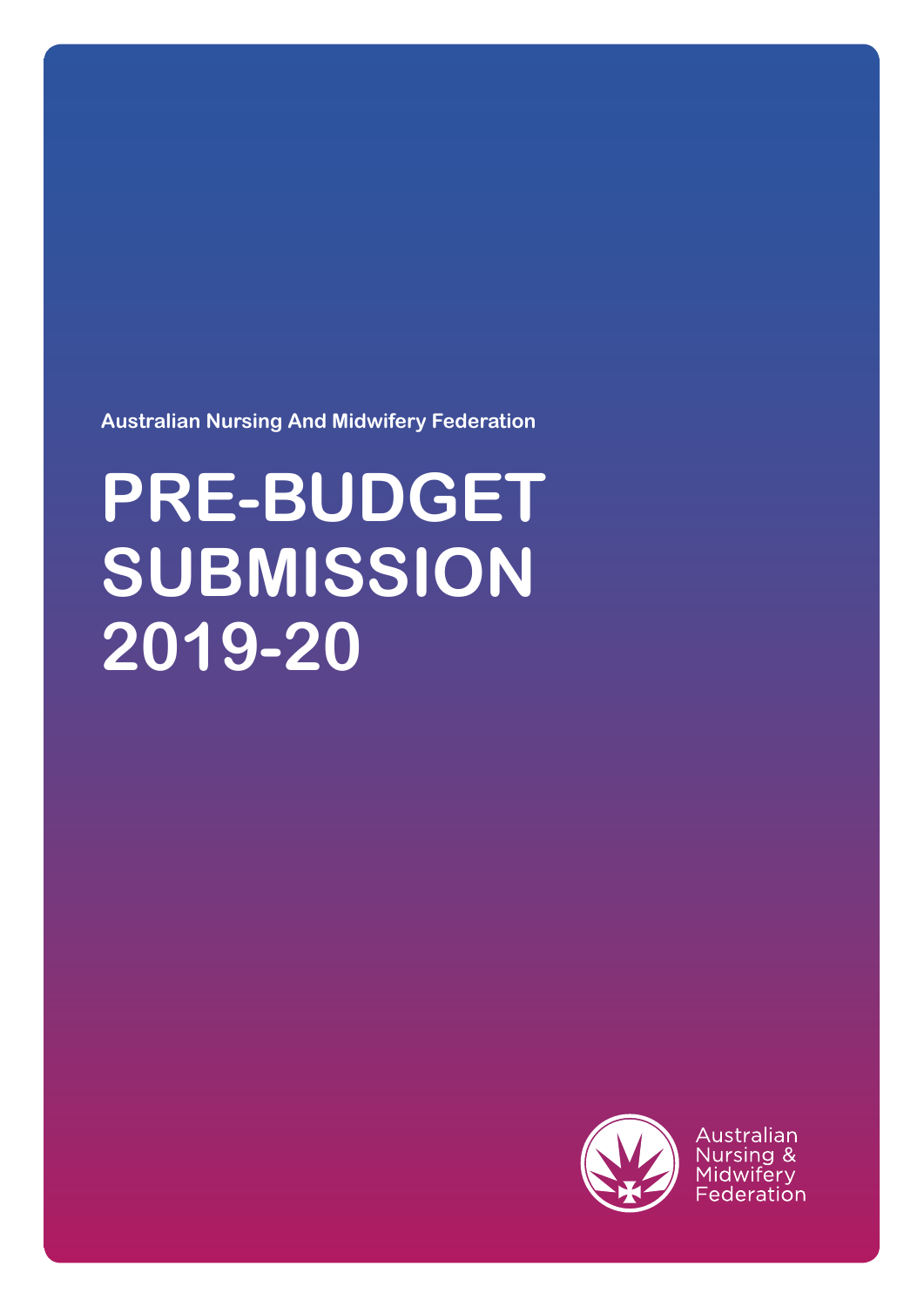

# **INTRODUCTION**

# **The Australian Nursing and Midwifery Federation (ANMF) welcomes the opportunity to provide advanced input to the 2019-20 Australian Government Budget.**

The ANMF is Australia's largest national union and professional nursing and midwifery organisation. In collaboration with the ANMF's eight state and territory branches, we represent the professional, industrial and political interests of almost 275,000 nurses, midwives and carers across the country.

Our members work in the public and private health, aged care and disability sectors across a wide variety of urban, rural and remote locations. We work with them to improve their ability to deliver safe and best practice care in each and every one of these settings, fulfil their professional goals and achieve a healthy work/life balance.

Our strong and growing membership and integrated role as both a trade union and professional organisation provide us with a complete understanding of all aspects of the nursing and midwifery professions and see us uniquely placed to defend and advance our professions.

Through our work with members we aim to strengthen the contribution of nursing and midwifery to improving Australia's health and aged care systems, and the health of our national and global communities.

Our submission highlights the contribution nurses, midwives and carers currently make to Australia's health and aged care sectors and outlines how, through good, well-funded Government policy, this contribution could be dramatically increased. Adopting and implementing our submission's recommended policy reforms would result in a more efficient and equitable health and aged care system, and ultimately better health for the Australian community.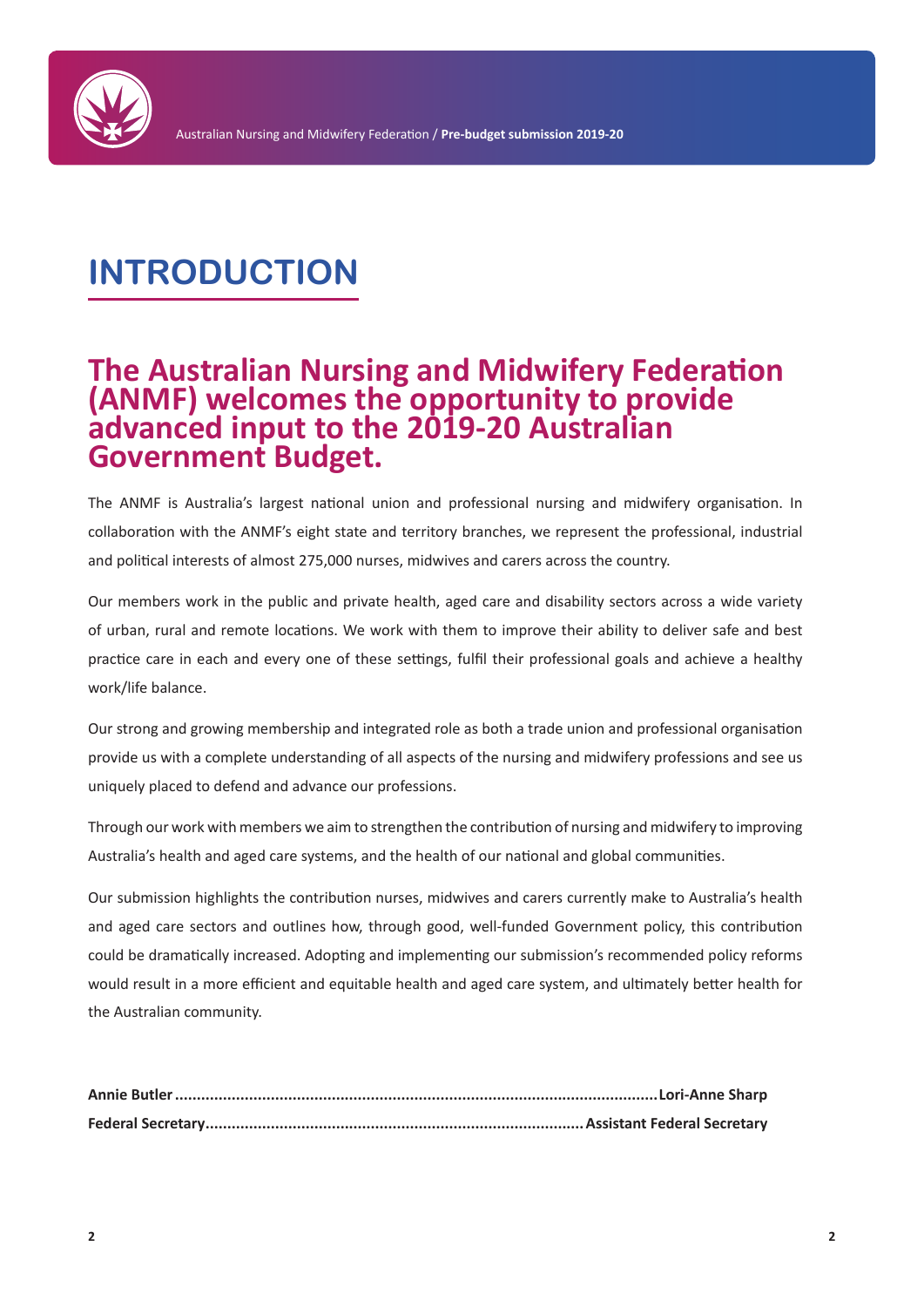

# **CONTENTS**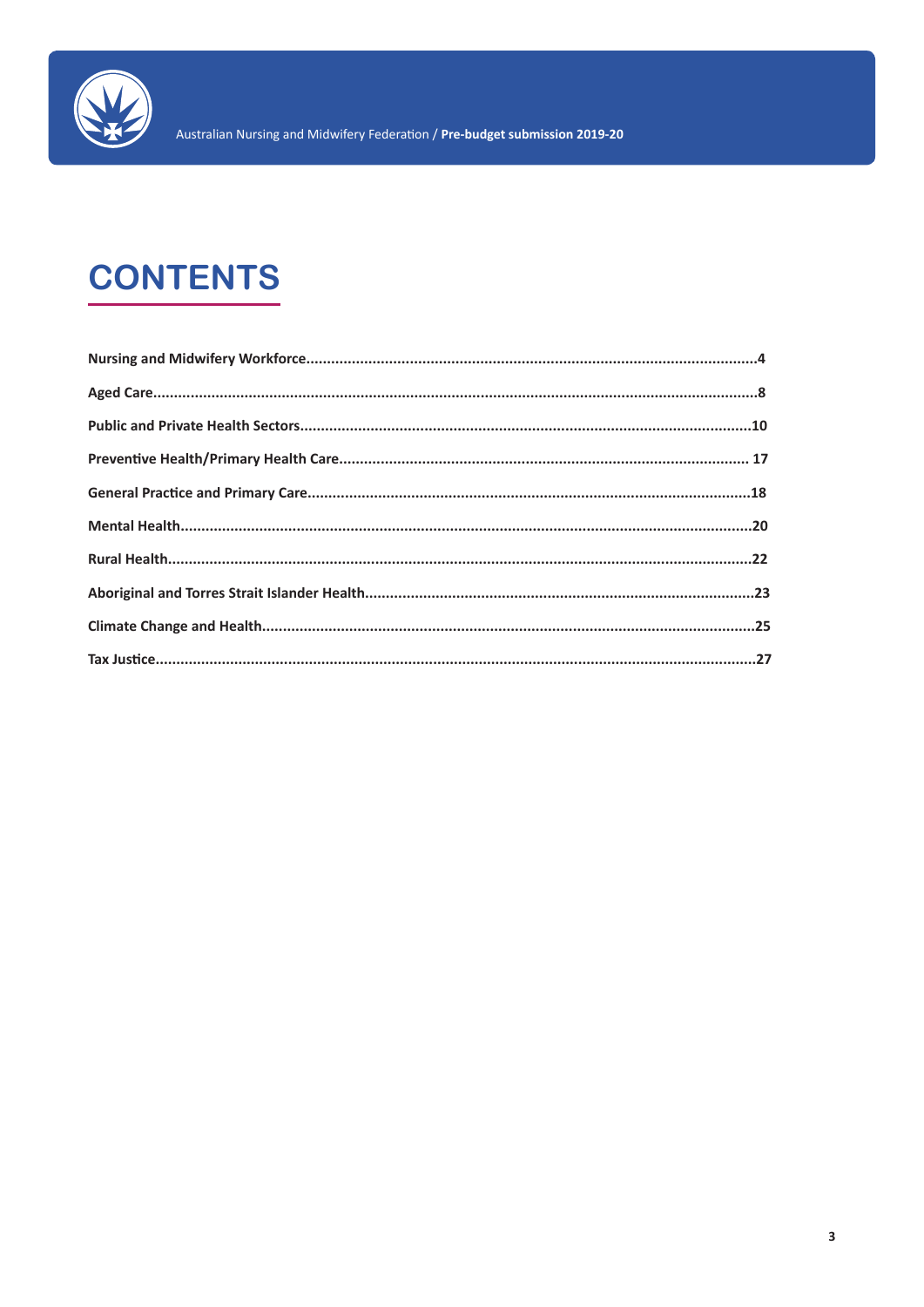

# **NURSING AND MIDWIFERY WORKFORCE**

# **Education and Training**

**The capacity of the health, aged care and disability service sectors to deliver the level of care and support required now and in the future depends entirely on the availability of a skilled and experienced workforce. The Health Care and Social Assistance sector is projected to make the largest contribution to employment growth, estimated to increase by 250,000 workers over 5 years from 2017. This projected growth includes an additional 74,200 registered nurses, enrolled nurses and midwives and 90,600 additional personal carers and assistants including aged and disabled carers.1**

While these projections suggest that Australia needs to continue investing in the education of registered nurses, enrolled nurses and midwives, they do not indicate whether the increased employment rate will actually satisfy demand. The Government needs to undertake reliable workforce planning to ensure that we can continue to supply sufficient numbers of nurses and midwives to meet Australia's future demand across health, aged care, and disability service settings and across geographic regions.

The Government also needs to ensure that newly graduated nurses and midwives are provided with meaningful employment opportunities across the health and aged care sectors, including into areas of increasing demand, such as mental health, alcohol and other drugs, aged care and primary health care. Providing adequate support for the transition of new graduates into the workforce is critical to keeping them in the workforce and therefore building an experienced nursing and midwifery workforce for the future.

Alongside the workforce planning requirements, the ANMF is aware of the planned review of nursing education titled, *Educating the Nurse of the Future*, that will commence this year. This will be an important review, however it will require strong engagement and consultation with the profession of nursing. It is essential that this review considers not only the current state of play but future requirements for the profession and its impact on health and aged care services across the country.

Further, recently announced research funding cuts of \$328.5 million over four years via cuts to Research Block Grants indicate a disturbing trend of governments stripping funding from research. Research budget cuts will adversely impact regional universities and students (the worst affected by the 2017 freeze), which undermines the government's commitment to improving education and training for regional and rural health care profession students.

A reduction in research and development funding will mean greater competition for places in nursing and midwifery degrees, reduced ability of universities to take on new students, and greater challenges for research staff continuing, initiating, or producing research to improve the delivery of health and aged care in Australia. Funding cuts are also likely to unevenly impact upon nursing, midwifery, and health and aged care workforce researchers, as these areas already face funding challenges in comparison to other fields.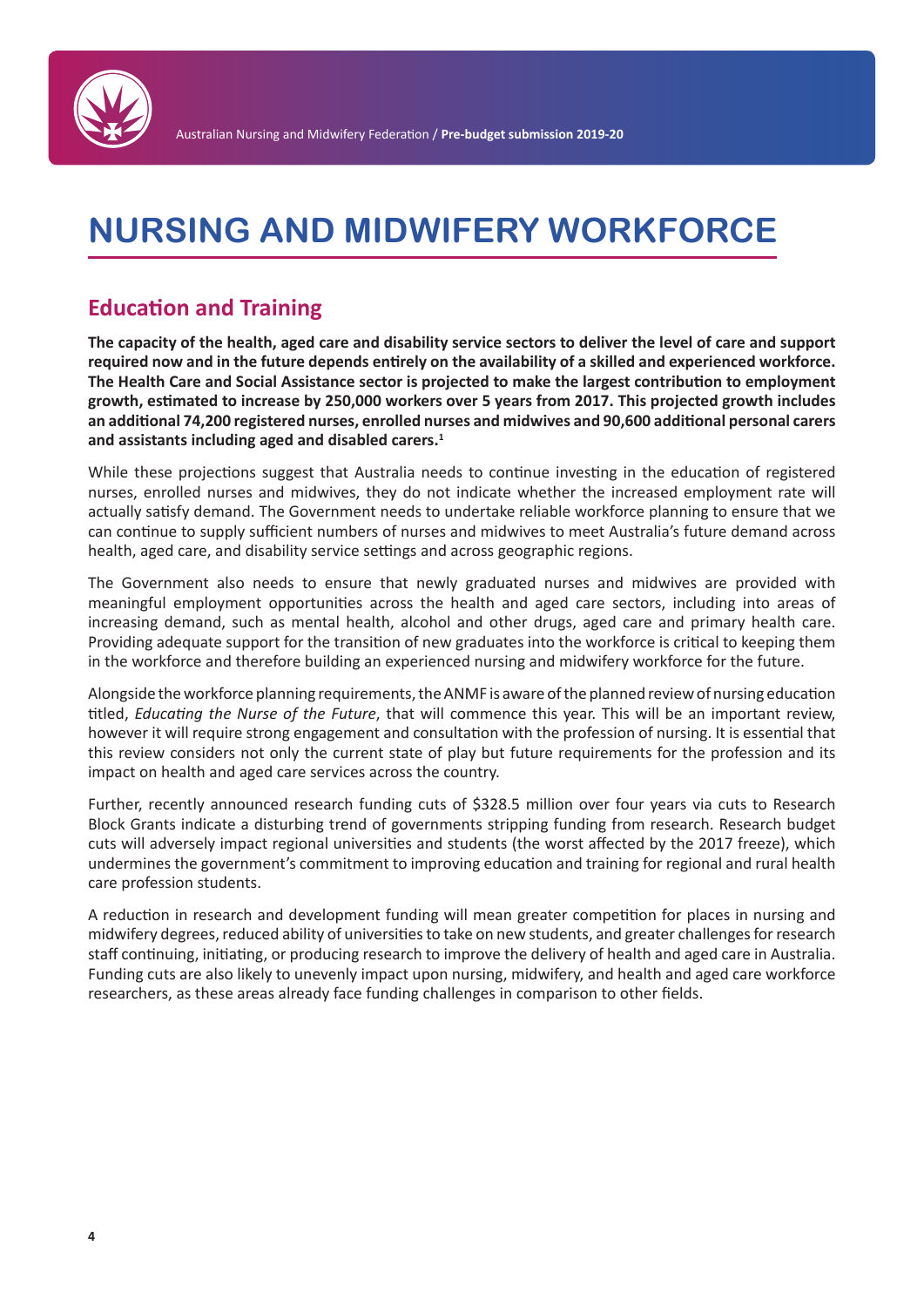

- Undertake workforce planning to ensure we can supply sufficient numbers of nurses and midwives to meet Australia's future demand;
- Undertake timely, accurate trend analysis of nursing and midwifery student numbers on enrolment, completion and employment rates to enable informed decision making.
- Work with health and aged care, education and training providers, health and workforce researchers and nursing and midwifery peak bodies to enable improved retention of the nursing, midwifery, and assistant in nursing workforce;
- Revise decisions to cut Research Block Grant funding to enable Australian universities to be internationally competitive, able to educate and train new graduates, and produce essential research to improve the delivery of health and aged care in Australia.
- Increase employment opportunities for newly graduated and early career nurses and midwives by providing dedicated funding and resources to implement appropriate graduate transition to practice programs within the public health system, as well as in other areas of employment such as private hospitals, aged care, general practice and rural health services;
- Promote the retention of newly graduated and early career nurses and midwives within the workforce by ensuring graduate transition to practice programs include adequate resourcing and clinical education to enable registered nurses and midwives to provide appropriate support to early career nurses and midwives in their transition to practice;

<sup>1</sup> Australian Government Department of Employment. *Industry employment projections: 2017 report*. August 2017 and 2017 Occupation projections. Available at: http://lmip.gov.au/default.aspx?LMIP/EmploymentProjections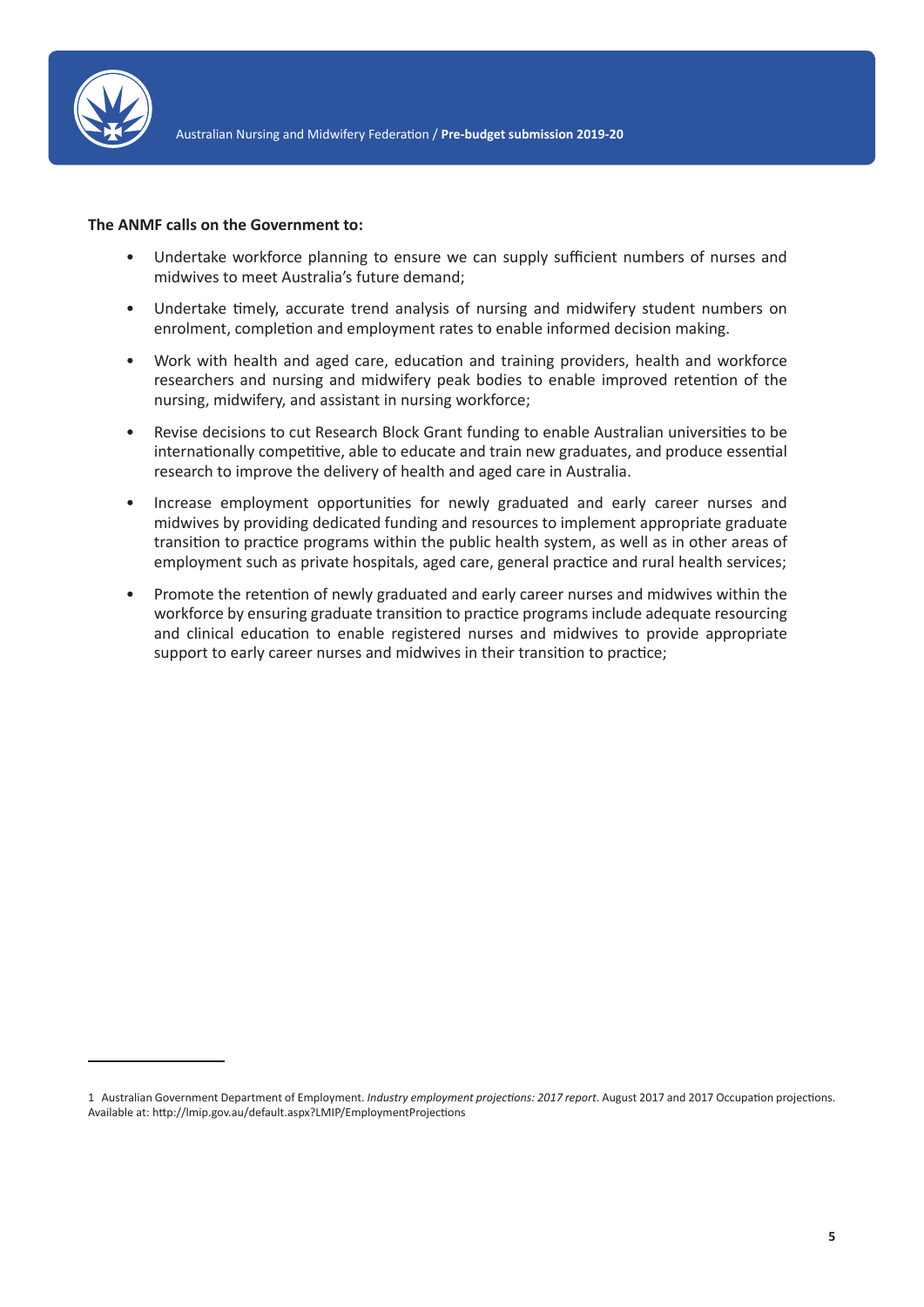

# **Improving Workforce Utilisation**

Australia has a highly qualified and skilled nursing and midwifery workforce which is largely underutilised. Nurses and midwives are currently denied opportunities to realise their full potential and provide maximum contribution to the health system. In addition, the ANMF considers that the health system's current structures restrict choice for patients and consumers in selecting both the type of clinician and model of care used to treat and/or manage their injuries, illnesses and conditions.

This results in too few options being available to the majority of Australians, as many health professionals are not supported by government to offer models of care which may be more appropriate for many consumers across a range of conditions. This is despite a growing body of evidence demonstrating the effectiveness, both in terms of reducing cost and improving outcomes, of alternative models of care.

Opening these opportunities and undertaking appropriate workforce reform, particularly in aged care, primary care, and transition care, will provide better service to more people much more cost effectively. This would involve, in particular, much better use of nurse practitioners (NPs) and a significant expansion of nurseled and midwife-led clinics.

The establishment of nurse/midwife-led clinics is expanding in Australia, however, it is occurring slowly and tends to be indicated and implemented where there are service gaps due to high demand and/or workforce shortages rather than as part of a broader health care strategy. Australia needs to follow many overseas models which demonstrate that nurse/midwife-led clinics improve patients' outcomes and facilitate timely access to specialist services and significantly expand these more efficient models of care.

# **Nurse practitioners**

The NP role is the most advanced clinical nursing role in Australia, with additional responsibilities for patient assessment, diagnosis and management, referral, medications prescribing, and the ordering and interpretation of diagnostic investigations. However, despite this capacity, structural and other barriers, such as very limited access to the Medicare Benefits Schedule (MBS) and inadequate funding arrangements, prohibit many NPs from working to their full capacity and broader use of the role generally.

These barriers not only waste opportunities for better health outcomes but also contribute to increases in health costs because of unnecessary duplication. This duplication occurs while opportunities for significant cost savings go unrealised. To realise the full benefits of NPs for the Australian health system, the barriers to their employment must be removed.

In the United States of America, where the number of NPs has climbed 9% in less than a year (248,000 to over 275,000) the value of NPs is clearly recognised with strong legislative support and scope of practice laws in many states allowing optimised patient access to NPs. Nurse Practitioner contributions are especially vital in US rural areas, where NPs account for 1 in 4 providers and care for millions of patients. The number of NPs in Australia needs to be increased ten-fold.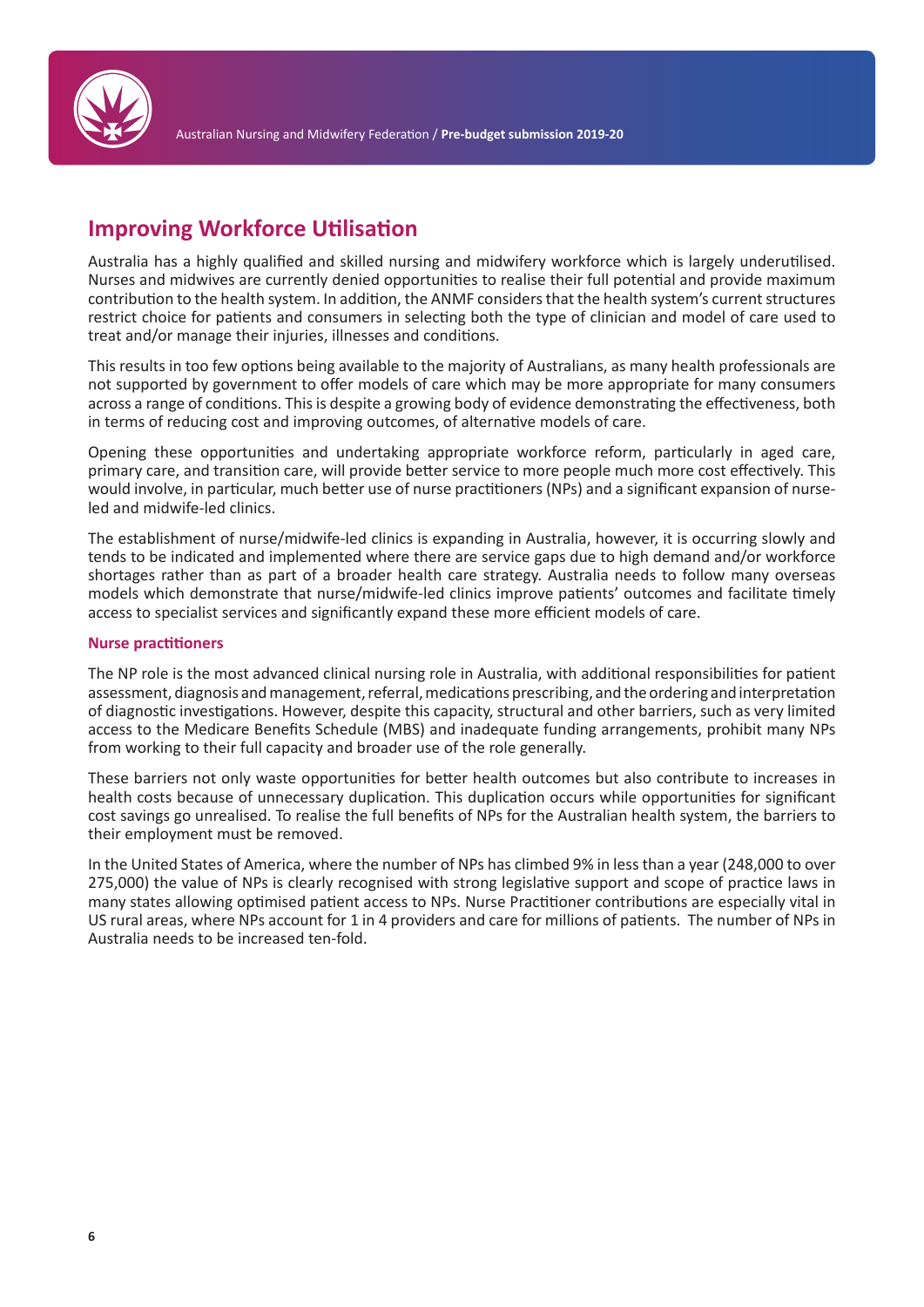

- Introduce initiatives to address barriers which currently restrict the practice of nurses and midwives, a specific example would be to implement a mechanism to enable all registered nurses and nurse practitioners to complete advance care planning;
- Enable nurse practitioners in the public sector access to Medicare Benefits Schedule (MBS) and a 'request and refer' MBS provider number to allow for the delivery of comprehensive care, which includes the ability to order diagnostic investigations and refer to other health professionals including allied health, when required.
- Payments for MBS items for rebateable services by nurse practitioners in private primary health care settings be significantly increased, to enable them to establish viable and sustainable practice.
- Fund designated salaried nurse practitioner and midwife with scheduled medicine endorsement positions in the public sector, including in small rural and remote communities;
- Provide funding for the expansion of nurse-led and midwife-led clinics.
- Fund designated salaried nurse practitioner positions in each Primary Health Network to support residential aged care facilities in providing quality care and reduce hospital admissions.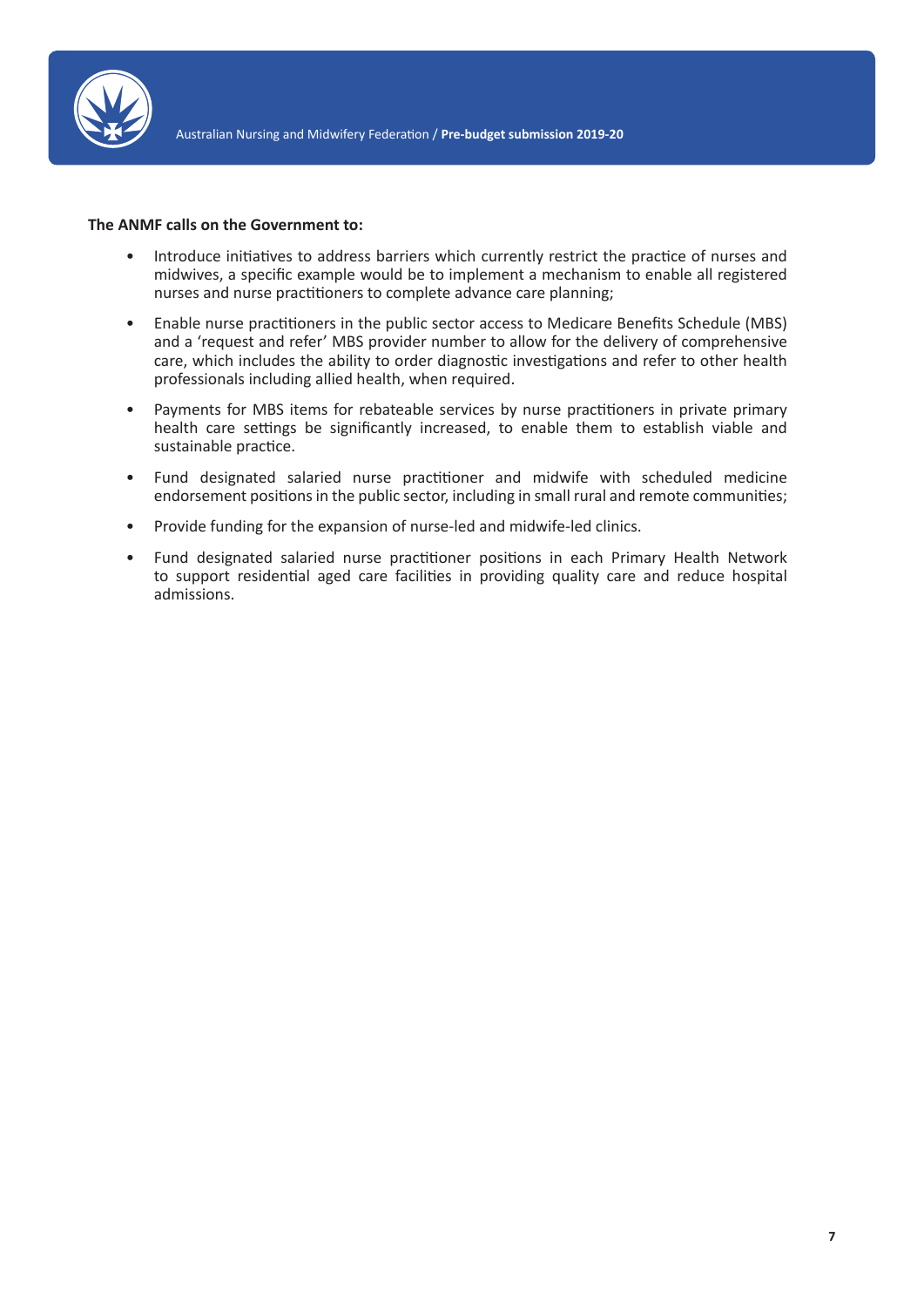

# **AGED CARE**

Older Australians are entitled to affordable, accessible and high quality aged care services.

Yet 2018 proved to be another year of progressively disturbing revelations of poor care for our elderly because of the problems in the aged care sector.

Older Australians do not deserve this. They do not deserve the pain and suffering that many of them are currently experiencing because of the flaws in the system, many of which are underpinned by a lack of respect for our elder population. The problems in the aged care sector are well known, well documented and a matter of increasing national disquiet and concern.

The ANMF has argued that the instances of inadequate and substandard care that have been exposed over the last year are not isolated, exceptional or occasional. They are systemic, widespread and even the norm. They reflect systemic problems in the structure of the aged care system, including: inappropriate regulation of the sector; a lack of responsiveness to the changing needs of Australia's ageing population; and, a lack of transparency and accountability across the sector.

The ANMF has further argued that chronic understaffing is a key contributor to the increasing number of instances of substandard care because, without legislated minimum requirements in all Australian jurisdictions to mandate a minimum number and type of nursing and care staff, providers are able to employ a decreasing number of nurses. This occurs even though there is a steadily increasing number of residents, many with complex needs that require care from qualified nurses and well trained care workers.

A growing body of research and evidence clearly demonstrates that inadequate levels of qualified nursing staff lead to an increase in negative outcomes for those in their care, which results in increased costs, both personal and financial. Recognising the gap in evidence-based staffing and skill mix research for the aged care sector, the ANMF funded and commissioned the National Aged Care Staffing and Skills Mix Research to study the requirement for nursing and personal care staff to meet care needs in residential aged care.

The report of this research, *National Aged Care Staffing and Skills Mix Project Report 2016. Meeting residents' care needs: A study of the requirement for nursing and personal care staff* (the Report), provides an evidencebased methodology, which takes account of the time required for direct and indirect nursing and personal care tasks and assessments of residents and the level of care they require, to inform staffing levels and skills mix for residential aged care.

# The full report is available here:

### http://www.anmf.org.au/documents/reports/National\_Aged\_Care\_Staffing\_Skills\_Mix\_Project\_ Report\_2016.pdf

Having established a baseline for staffing requirements to ensure safe care in residential aged care, the ANMF commissioned further work from Flinders University to conduct a cost-benefit analysis of the full implementation of the Report's recommendations: *Financial and cost benefit implications of the recommendations of the national aged care staffing and skills mix final report (CBA)*. The CBA's modelling suggests that full implementation of the recommendations of the Report would be benefit cost neutral.

#### Available here: http://anmf.org.au/documents/reports/ANMF\_CBA\_Modelling\_Final\_Report.pdf

Having established the baseline staffing requirements for residential aged care and conducted a cost–benefit analysis of full implementation of the recommended staffing, the ANMF developed an implementation plan (the Plan) to guide governments on how safe staffing in residential aged care can be achieved.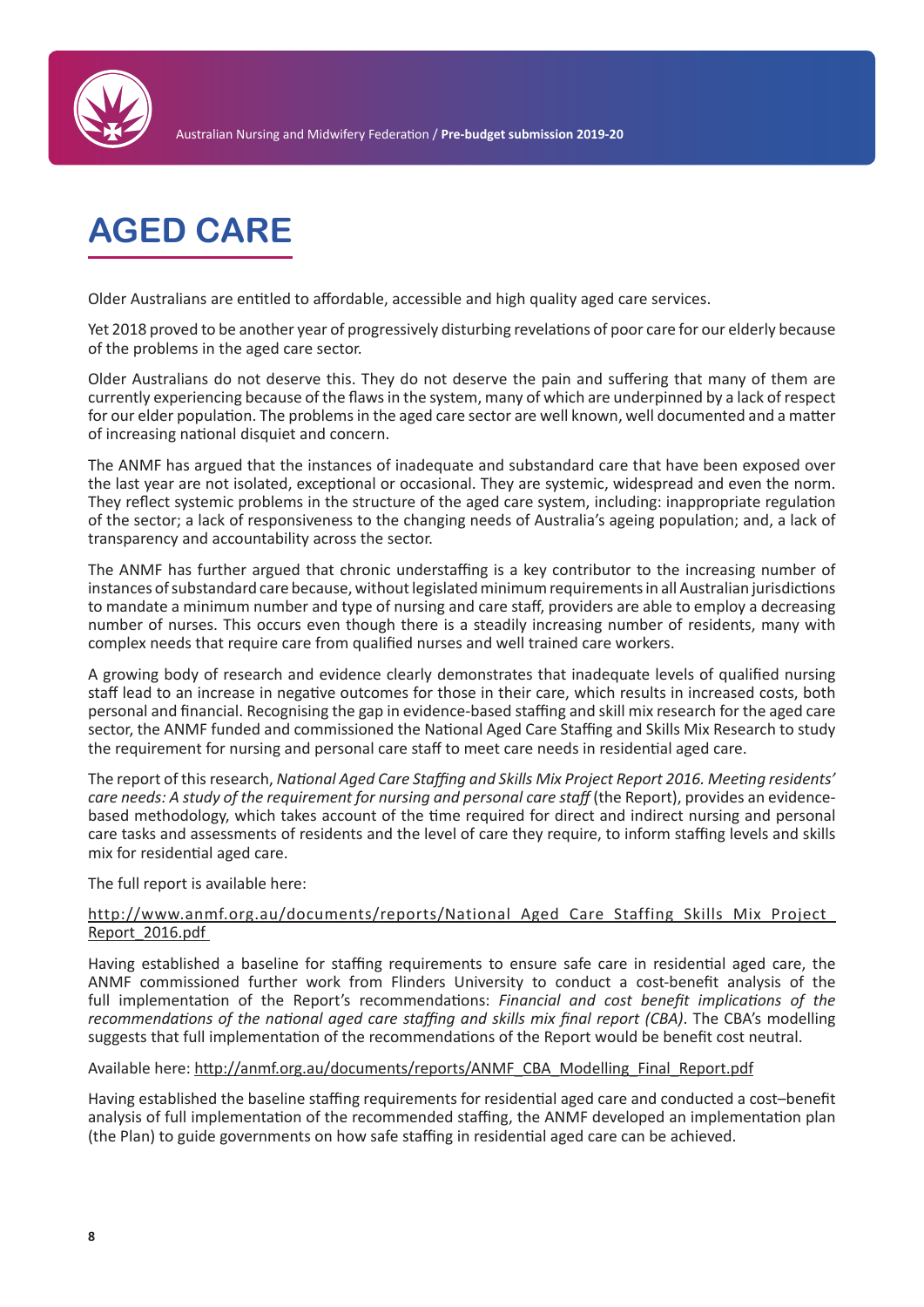

The Plan, *Aged Care Ratios Make Economic Sense*, outlines the effect the introduction of minimum ratios and staffing levels will have, the care levels that are required, and an overview of academic and industry analysis making the economic case for minimum staffing ratios in aged care. The Plan also suggests the stages required from 2019 - 2025, and the work for each stage, to develop the skills and workforce required to meet the minimum care levels required for aged care. The Plan is available here: http://anmf.org.au/documents/reports/Aged\_Care\_Ratios\_Make\_Economic\_Sense.pdf

In addition to the solutions for residential aged care outlined above, as the Australian population ages, and their complex chronic health conditions increase, their need for medical care and care from other specialist health professionals, particularly nurse practitioners, will also increase. The Government must ensure that funding and regulatory structures which guarantee access to this care for older Australians are in place.

Finally, the policy approach of keeping older Australians living in their own homes for as long as possible is supported by the ANMF. However, the current system and delivery of home care packages is not supporting older Australians well enough and is not ensuring that they are all able to access the care they need when they need it. This must be urgently addressed by the Government through better funding of home care packages.

- Introduce legislative change that ensures mandatory minimum staffing levels and hours of care for all residents.
- Commit to full implementation of the required staffing and skill mix model for residential aged care by 2025 (in accordance with the ANMF's implementation plan Aged Care Ratios Make Economic Sense) by:
	- Conduct an initial audit of current staffing levels by facility owners to determine current baselines;
	- Determine and fund (as required) staged staffing increases required in residential aged care facilities commencing 1 July 2019;
	- Fund wage increases for all aged care workers of 10-15% to assist with recruitment and retention of quality workers;
	- Establish an appropriate education and training framework to support the development of skills and workforce numbers needed to achieve minimum staffing requirements, in collaboration with the Aged Services Industry Reference Committee;
	- Implement a licensing scheme for aged care workers to ensure that the best workforce is available and adequately trained.
- Provide funding to educate nurses on their clinical leadership role in residential facilities and train assistants in nursing/personal care workers in the assessment and management of the deteriorating resident. The ANMF is well placed to deliver this training.
- Provide better funding support and incentives for specialist health professional services to be delivered on-site at residential aged care facilities, including incentives for GPs to attend those facilities.
- Fund further home care packages, in particular level 3 and 4 packages, to significantly reduce the waiting list, while ensuring the allocation of available home care packages are appropriately triaged through clinical assessment by suitably qualified clinical professionals.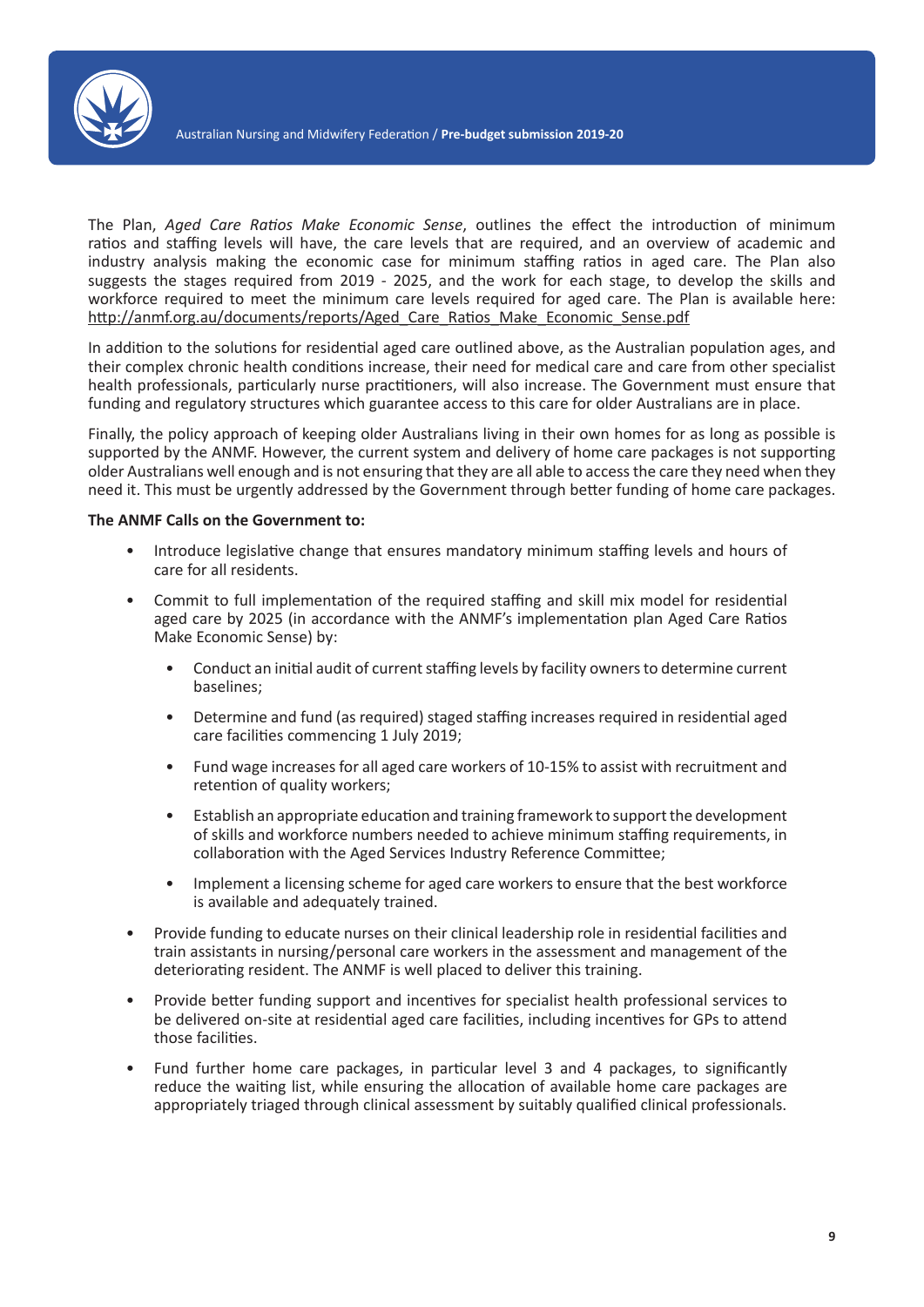

# **PUBLIC AND PRIVATE HEALTH SECTORS**

The members of the Australian Nursing and Midwifery Federation are committed to the provision of health as a public good with shared benefits and shared responsibilities. We consider that access to adequate healthcare is the right of every Australian and a crucial element of the Australian social compact.

Government investment in health is in effect a growth and infrastructure investment that will pay dividends in the development of social capital and increased productivity for generations, and is therefore worth proper investment.

We are committed to publicly funded universal health insurance, i.e. Medicare, as the most efficient and effective mechanism to distribute resources in a manner that generally ensures timely and equitable access to affordable healthcare on the basis of clinical need rather than capacity to pay.

While Australia's health system remains a world class health system and generally delivers good outcomes, too many inequalities persist. The lack of a genuine 'whole of system' approach to the delivery of health care across the country coupled with a lack of system coordination, and resulting fragmentation and duplication, means too many Australians miss out. Most notably, Aboriginal and Torres Strait Islander people and those living in rural areas.

### **The ANMF calls on the Government to:**

• Increase flexibility in the funding arrangements for public hospitals, the Pharmaceutical Benefits Scheme (PBS), the MBS and aged care so that regional health services are able to 'pool' some of these resources to meet the needs of their communities. For example, remote areas which are unable to recruit doctors could use the notional population share of the MBS to fund NP services for their communities.

Another key area that needs to be addressed across the sectors is the collection and management of health data, and performance reporting. It is disappointing that rates of complications by hospital, clinician, and procedure are collected by private insurance companies and State and Territory Governments, but are not readily available. Due to this lack of transparency, patients and healthcare professionals lack the information they require to make informed treatment decisions and compare performance in order to learn from hospital sites with lower complication rates.

- To establish an independent Health Performance Commission to be a specialist health data analytics and performance reporting body for both private and public health sectors responsible for:
	- Mapping and co-ordinating the collection, analysis and publication of health data across the public, private and aged care sectors to enable value-based health care;
	- Managing end-to-end data, working from collection to publication;
	- Linking hospital and health data with other economic and social data as an evidence base for value based health care and new health programs;
	- Developing the quality of clinical performance indicators for value-based health care;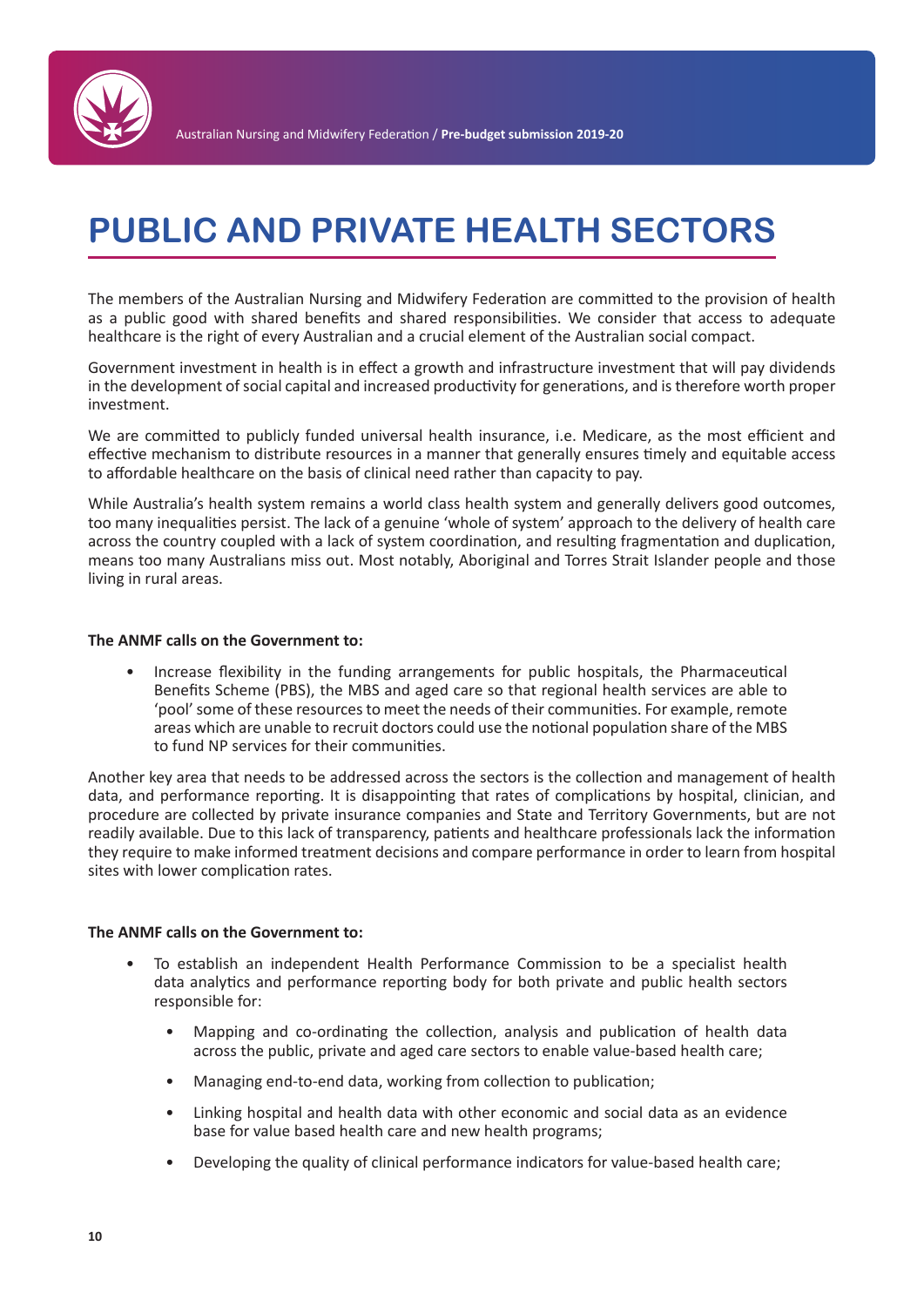

- Undertaking further research to develop standardised, national nurse/midwife sensitive outcomes as important mechanisms for evaluating patient safety;
- Supporting viable and sustainable improvements in healthcare efficiency that reduce unnecessary care and waste without compromising optimal consumer outcomes and working conditions for staff.
- Improving access to clinical data by clinicians, boards, departmental and HHS staff;
- Consulting with consumers and interest groups on the format, content, context and accessibility of publication of health care data;
- Evaluating new technologies, treatments and drugs, e.g. the effective use of prostheses;
- Making research findings and raw data available to researchers where this has ethical approval and is in the public interest;
- Liaising with other States, Territories and the Commonwealth to compare and share data, produce economies of scale and ease the ongoing disagreements over funding; and
- Ensuring compliance with mandatory, public reporting requirements in the public, private and aged care sectors.
- Legislated, mandatory participation of public, private and aged care sectors in the public reporting of contemporary, meaningful patient/resident safety and quality indicators;
- Nurse/midwife participation in organisational governance and quality assurance as an essential mechanism for improving clinical outcomes through public reporting

# **Public Hospitals**

We believe the Australian Government must take responsibility for ensuring that overall spending on public hospitals remains affordable and that policy settings contain inflation. The Government must therefore ensure that public hospital funding is directed to identified health priorities and is used efficiently to deliver safe and best practice care. Policy and regulatory controls, which control unnecessarily costly care, encourage avoidance of ineffective care and reduce waste, should be developed and introduced.

The new funding agreement, which will apply from 1 July 2020, must emphasise improving efficiency and capacity while recognising the reality that significant growth in Federal Government funding is necessary to respond to growing public hospital costs. The new agreement must facilitate improved access to public hospital services, including elective surgery and emergency department services, and subacute care. The increasing expectations on public hospitals and staff to cope with the anticipated future productivity demands of an ageing population and greater pressure to cut waste means that substantial investment is required to supply adequate infrastructure and workforce capacity.

The ANMF also considers that patients and consumers should have access to information regarding nurse and midwife staffing levels and patient health outcomes at all public hospital facilities. This should form part of the mandatory public reporting requirements for public hospitals.

Consumers of health care should have the right to choose public hospitals and services which demonstrate safe staffing levels and good patient outcomes. Including these factors in mandatory public reporting could also provide public hospitals with incentives to meet benchmarks for improved health outcomes overall.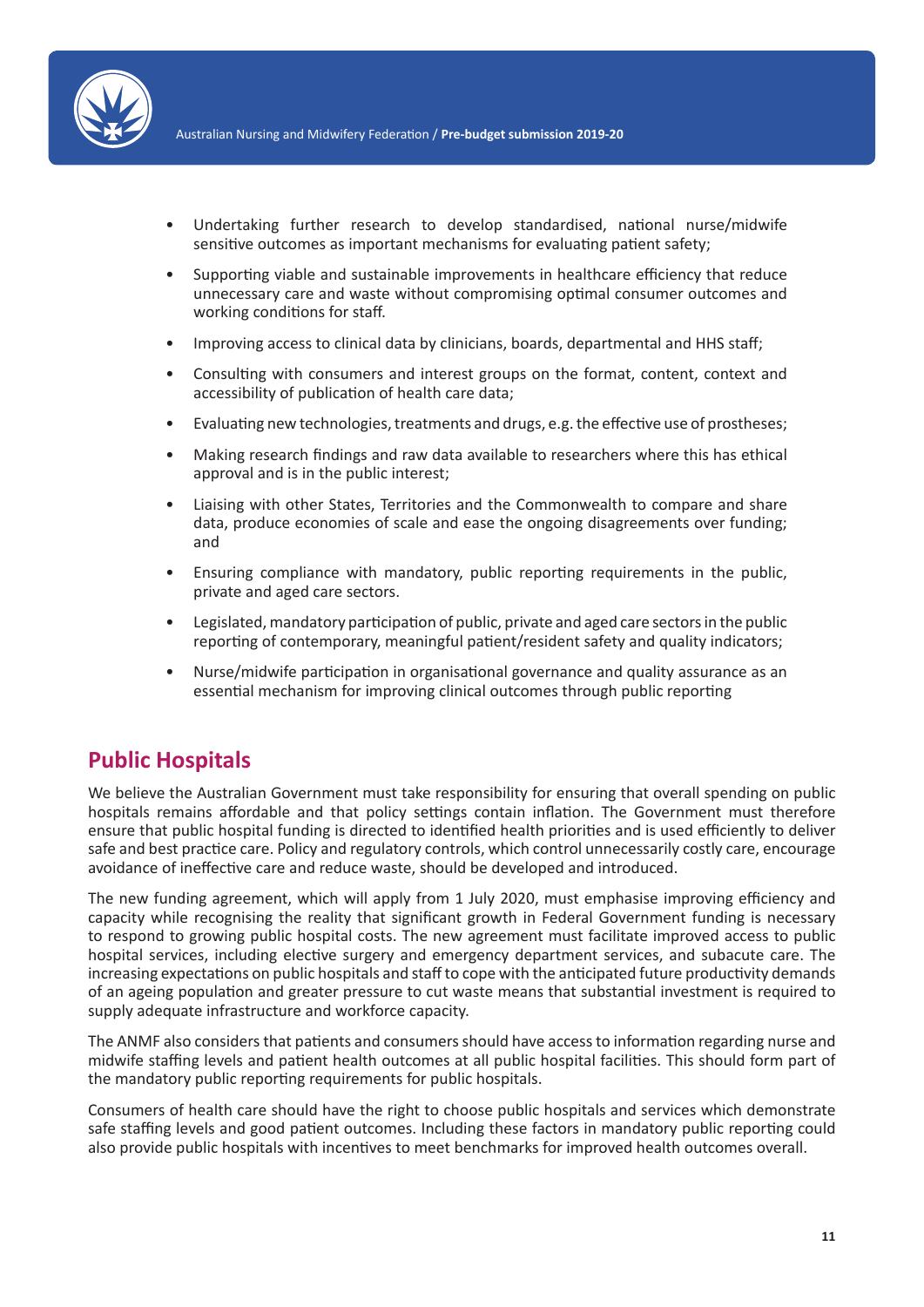

### **Improved technology**

Better use of technology is another consideration for improving efficiency in public hospitals. Technology can better support connections between primary and hospital care by:

- Creating an open infrastructure that allows multiple providers to connect to the same health information
- Improving the timely access to patient information for all clinical disciplines
- Permitting patients to access their own information to promote self-management and empowerment.

Technology can also be used to improve patient outcomes remotely by:

- Supporting the patient to actively participate in self-management
- Supporting the delivery of team-based services across the health care continuum
- Amalgamating with financial incentives to drive users to adopt best practice care and wellness management process for patients
- Monitoring and reporting trends in patient outcomes for the purposes of continual quality improvement.

- Substantially increase public hospital funding to 2020 to address the current workforce and patient safety issues and persistent under-resourcing;
- Return to funding models that recognise growth, use incentives to encourage efficiency and increase funding for public hospitals to ensure the system can meets Australia's health needs;
- Ensure the 2020 Hospital Agreement aligns interests of states and the Commonwealth, thereby addressing cost-shifting;
- Implement policy incentives which focus on improvements to safety:
- Introduce mandatory reporting on nurse and midwife staffing levels and patient health outcomes by all public hospitals;
- Implement improvements to technology, including access to basic infrastructure, reliable equipment and services (e.g. internet) and providing education, training and support services for patients and providers;
- Move from a volume-based to a value-based health care system to assist health care providers to refocus on delivering health outcomes rather than meeting activity targets,
	- Value-based systems promote increasing the value for patients in terms of the number of health outcomes achieved as opposed to the number of visits made and prioritise achieving and maintaining good health as a mitigation strategy to the more costly care associated with poor health.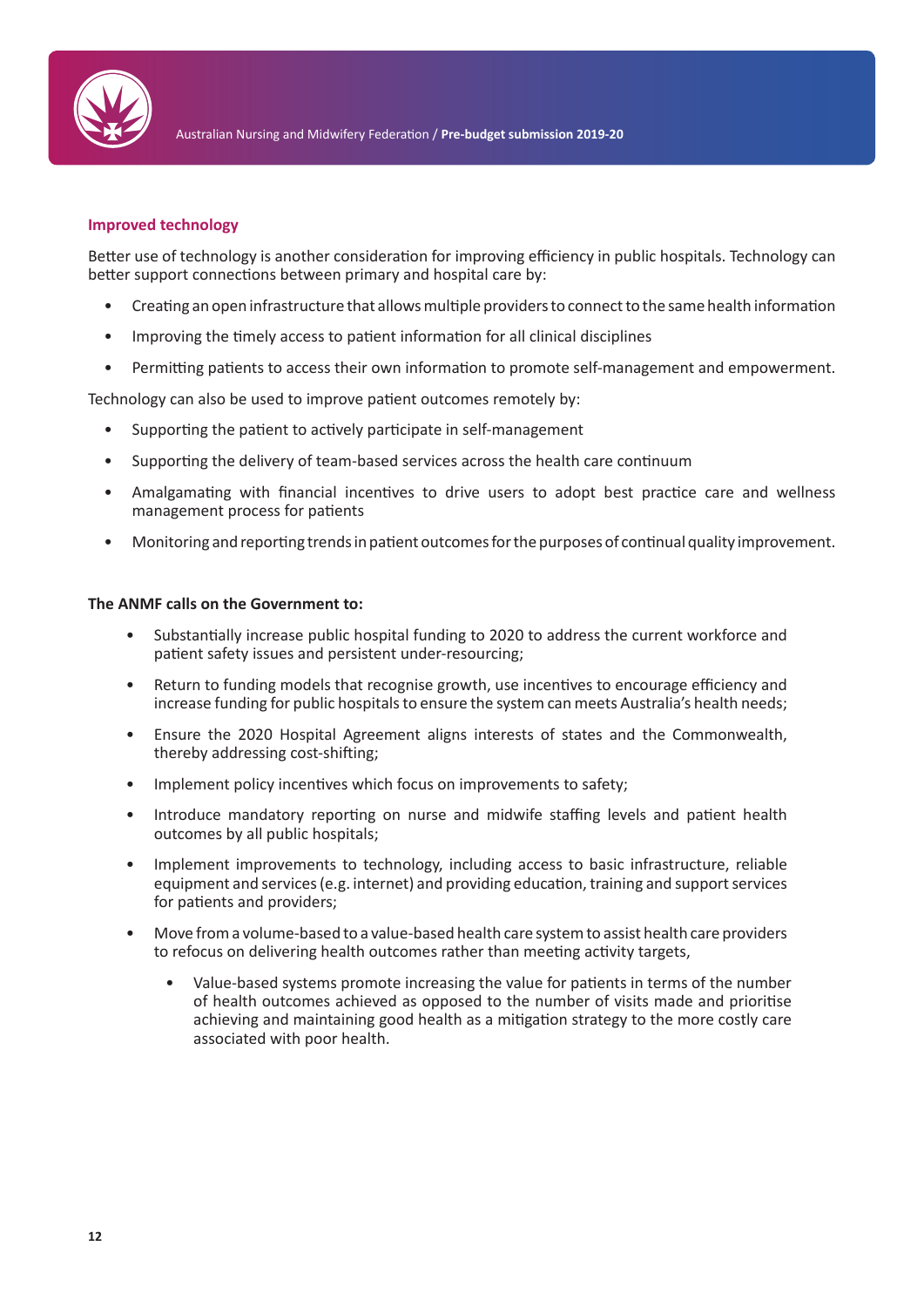

# **Medicare Benefits Schedule**

The overall objective of the Australian health system is that people have access to affordable, high-quality health care. This must be supported by ensuring that the MBS is consistent with the best available evidence and practice knowledge. Transparency and consultancy with relevant stakeholder groups (i.e. Clinical Committees) including medical professionals, NPs, and midwives with scheduled medicines endorsement, in the way that the MBS is reviewed is essential to ensuring that the system is fit for purpose for the provision of safe, optimal patient care.

Further, to improve access for all sectors of the community to evidence-based care they can afford, the MBS must accommodate NPs and eligible midwives better.

# **Nurse practitioners**

There are 1,745 endorsed NPs in Australia<sup>2</sup>. However, not all of these expert nurses are employed in NP positions or practising to the full scope of their role.

Some of the restrictions on NP practice are:

- the lack of positions;
- the lack of viable employment opportunities in private practice;
- inability to claim after-hours MBS item numbers when providing services;
- restrictions on ordering of pathology and diagnostic tests and in particular, imaging;
- the inability for people to receive certain subsidised medicines if prescribed by a NP (as distinct from a medical practitioner);
- restriction to PBS prescribing for continuing therapy only for many PBS medicines; and
- inadequate rebates from MBS for NP services.

These factors severely restrict NP practice and reduce patients' access to safe and affordable care. To facilitate access to NPs a number of structures need to be put in place. Primarily, NPs in the public sector need to be given access to the MBS to allow for the delivery of comprehensive care, which includes the ability to order diagnostic investigations and refer to other health professionals including allied health, when required. That is, NPs in the public sector should be given 'request and refer' access to the MBS, just as is the case for medical interns.

There should also be a substantial increase in the payment for MBS items for NPs in private primary health care settings, including mental health, to enable them to establish viable and sustainable practices.

The ability for NPs in primary health care to work to their full scope of practice is vital. NPs need to be recognised primary health care professionals, able to provide independent services under appropriately remunerated MBS item numbers.

#### **Midwives with scheduled medicines endorsement**

There are 452 midwives with scheduled medicines endorsement (MBS eligible midwives) in Australia.<sup>3</sup> The role of midwife with scheduled medicines endorsement is differentiated from other midwives by their expert practice in the provision of pregnancy, labour, birth and postnatal care, across the continuum of midwifery care.4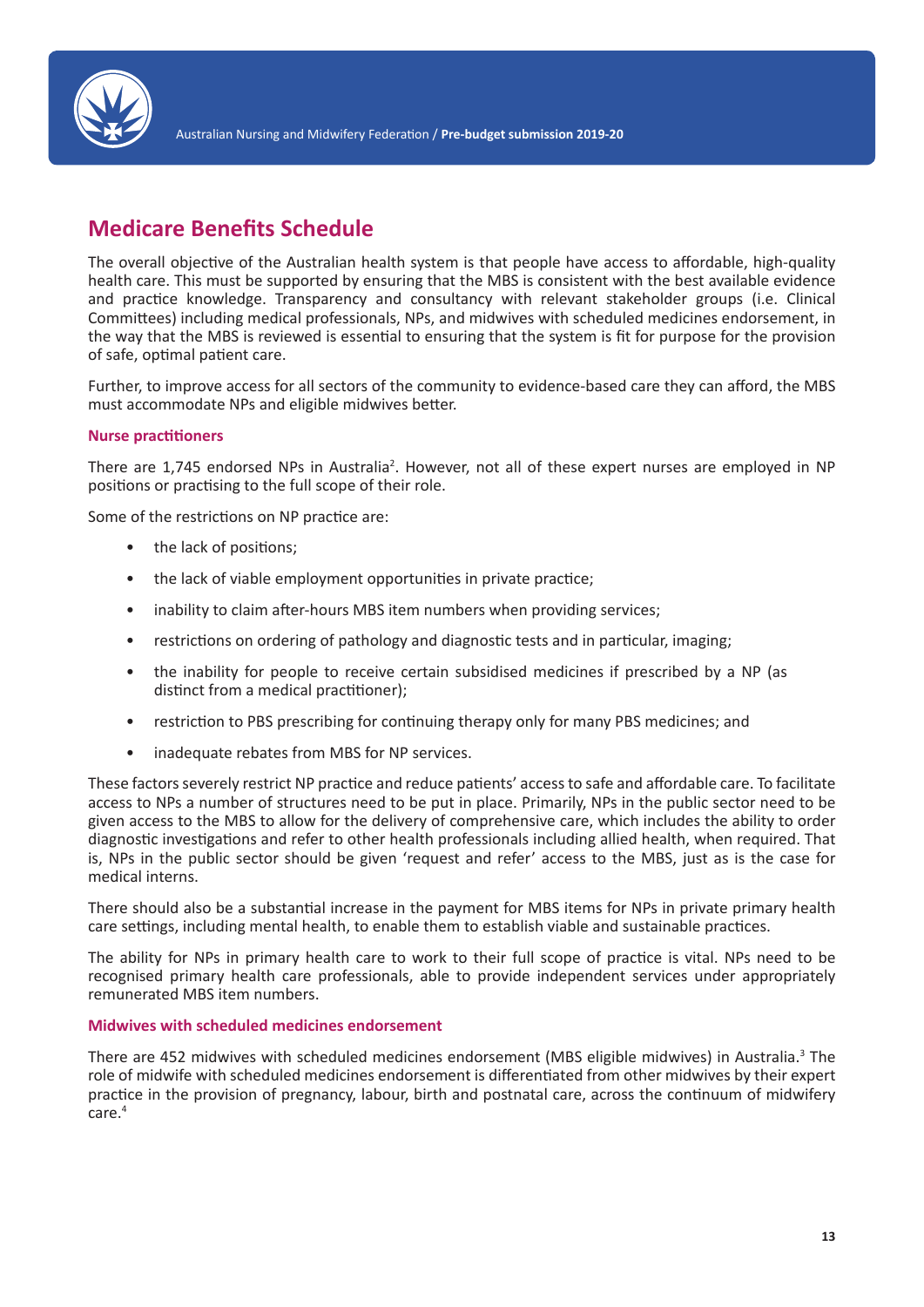

However, similar to NPs, midwives also face barriers to practising to their full scope, again limiting their practice and reducing women's access to affordable, high quality health care. These barriers are mirrored across the two professions with midwives in private practice facing additional obstacles in obtaining professional indemnity insurance to cover the full scope of their practice.

Midwives in private practice have access to only one professional indemnity insurance scheme: Commonwealthsubsidised professional indemnity insurance through MIGA (Medical Insurance Group Australia) which covers antenatal and postnatal care, and birth services the midwife provides in hospital to their private clients.

Midwives with scheduled medicines endorsement may also encounter difficulties in establishing legislated collaborative arrangements with medical colleagues required to engage in private practice, thus forming another barrier to practising to their full scope.

- Allow NPs to be eligible, as registered nurses, to PNIP funding;
- Provide access to 'request and refer' MBS provider numbers for NPs and midwives with scheduled medicines endorsement in the public sector, as is the case for medical interns;
- Substantially increase the payment for MBS items for NPs and midwives in private practice to enable them to establish viable and sustainable practice;
- Provide recurrent incentive funding for NPs and midwives in private practice to work in areas of designated District Workforce Shortage;
- Provide infrastructure funding for NPs and midwives to establish private practice;
- Allow nurse practitioners to employ other nurses under the PNIP in the same way as GPs; and
- Provide NPs with MBS item numbers for after-hours services and procedural services (similar to GPs);
- Allow NPs to annotate prescriptions under Close the Gap, in line with medical practitioners and medical specialists.
- Ensure ongoing transparency throughout the MBS review process including stakeholder consultation, feedback, and final decision making.
- Endorse uncomplicated MBS item descriptions to support best practice clinical decision making by prescribers.
- Ensure appropriate NP and midwife with scheduled medicines endorsement membership representation on Clinical Committees and Working Groups.

<sup>2</sup> Nursing and Midwifery Board of Australia, Registrant Data: September 2018. Retrieved on 30 January 2019 from: https://www.nursingmidwiferyboard. gov.au/about/statistics.aspxThe continuum of midwifery care for the midwife with scheduled medicines endorsement incorporates: antenatal care, intra partum care and postnatal care for women and their infants, and includes clinical assessment, exercise of clinical judgement, planning, implementation, monitoring and review, responding to maternity emergencies, assessment and care of the newborn infant; and, prescribing schedule 2, 3, 4, and 8 medicines (in accordance with relevant state or territory legisla- tion), making referrals to other health professionals, and ordering diagnostic investigations appropriate to their scope of practice

<sup>3</sup> Productivity Commission, 2014, Report on Government Services 2014 – Health, Online: http://www.pc.gov.au/gsp/rogs/health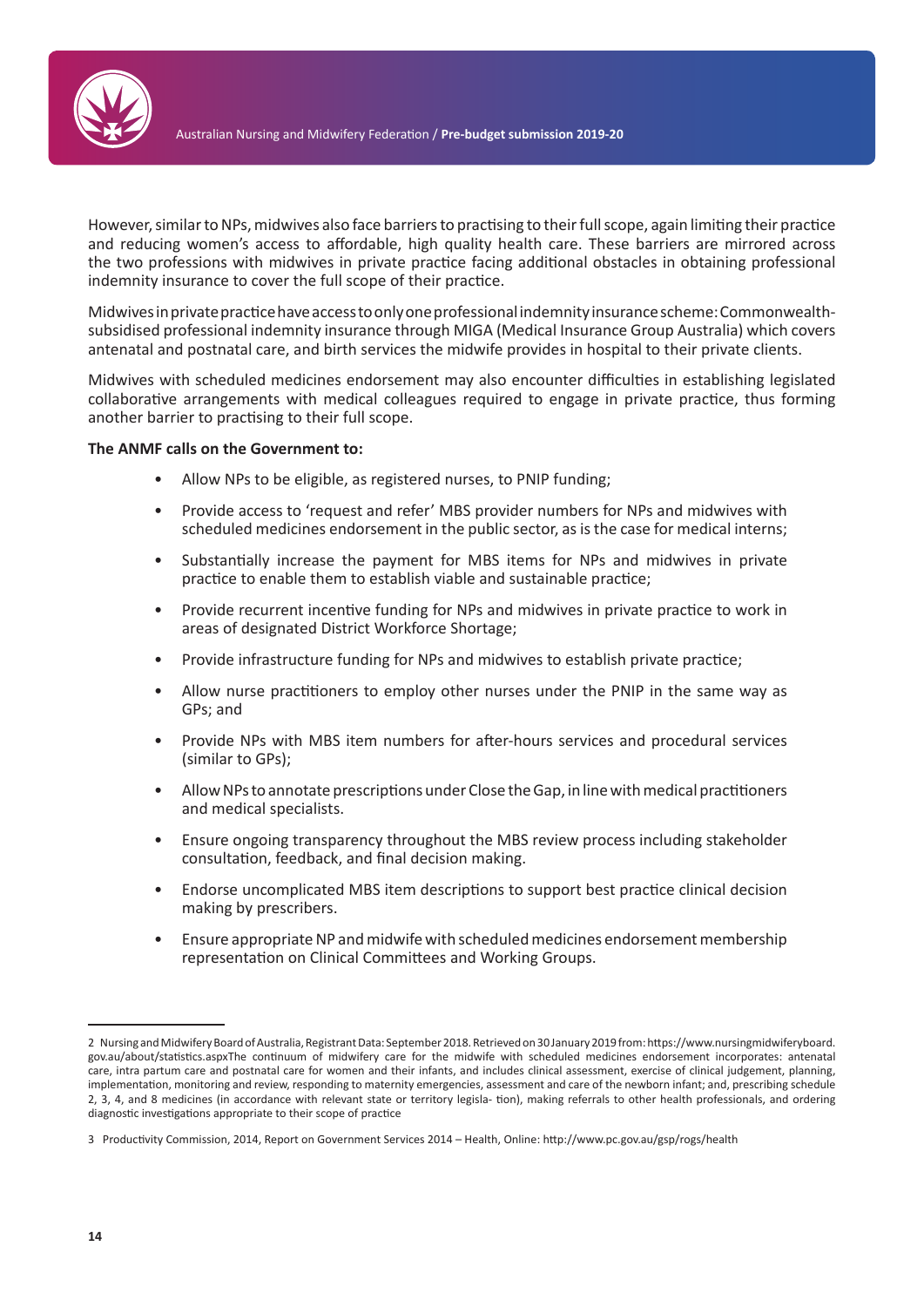

# **National Disability Insurance Scheme**

The ANMF is pleased to see that arrangements for the partially taxpayer-funded Medicare levy of 2% of taxable income has been maintained and that proposed blanket increases to the levy have been halted.

The ANMF supports the NDIS and strongly supports the government taking steps to ensure that the scheme is fully, sustainably, and appropriately funded. Implementation of the NDIS will be challenging, especially in relation to how the NDIS interfaces with non-NDIS services. For example; services provided by local governments once subsidised via Home and Community Care funding may be unsustainable with transitions to the new scheme. Providing for the disabled is about ensuring that appropriate and accessible services and supports are in place to maximise the purpose, meaning, and quality of life for those living with disability. It is important to note that while having a disability is not always a health matter, disability may affect people who are impacted by other conditions, such as mental health issues. Issues with NDIS coverage for people affected by mental health conditions means that some people who experience periods of disability may not be eligible for services funded through the NDIS. Likewise, those who are eligible for NDIS support may not have ready or equitable access to services, such as those living in regional and remote locations or from socially, culturally, or linguistically diverse backgrounds including Aboriginal and Torres Strait Islander people and younger people who require specialist disability accommodation.

# **The ANMF calls on the Government to:**

- Continue to monitor and assess the rollout of the NDIS with focus on ensuring equitable coverage for those that experience disability linked to mental health conditions and those from socially, culturally, or linguistically diverse backgrounds including Aboriginal and Torres Strait Islander people and younger people requiring specialist disability accommodation.
- Implement the recommendations in the Productivity Commission report, National Disability Insurance Scheme (NDIS) Costs; and from the Joint Standing Committee on the National Disability Insurance Scheme.

# **Private Health Insurance**

While acknowledging and respecting the need for an effective private health system, the ANMF does not support the current public subsidy of the private health system. The public contribution is too great and does not provide reasonable return for all taxpayers and the wider community, in either health or economic terms.

The Australian Government's private health insurance rebate system is uneconomic and the Australian public's perception is that it is poor value for money. The Federal Budget loses billions of dollars (projected at \$6.8 billion in 2021) and the Australian consumer is paying greater premiums despite low wages growth, reduced insurance coverage, greater out-of-pocket expenses, increasing numbers of exclusionary policies, and little impact upon the pressure on the public hospital system. Private health insurance returns only 84 cents in the dollar due to financial overheads, while Medicare returns 94 cents after the costs of tax collection; this means that private health insurance may be driving up the cost of healthcare.

# *Low-value private health insurance policies*

Low-value and low-cover private health insurance policies neither provide benefit for policy holders nor any relief to the public hospital system. Often, these policy types – or "junk policies" are designed to allow policy holders to avoid the financial penalties for having no cover at all (see below), but can be both poor value for money, provide substandard cover, and incur high out-of-pocket expenses.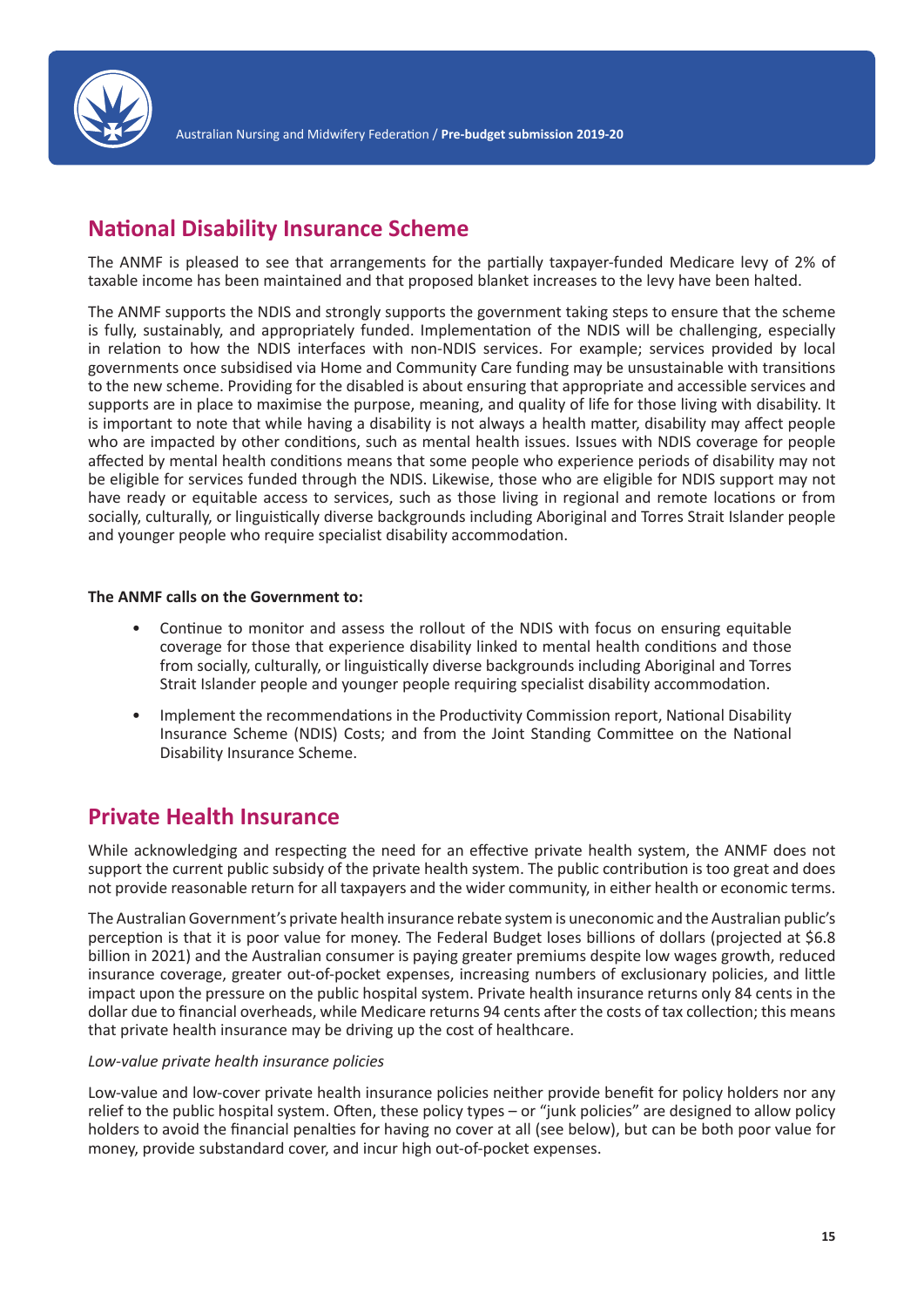

# *Financial penalties for lack of cover*

The penalty for not holding private hospital insurance is discriminatory and unfair; penalising those over 30 years of age who do not hold cover a cumulative 2 percent loading per year (up to 70%) via the Medicare Levy Surcharge. This means that someone who does not take out private hospital insurance until the age of 40 will pay 20% more than if they had taken out insurance at 30. This has an especially adverse impact upon Australians who cannot afford private hospital insurance or who do not wish to take out cover as it would be of little benefit due to lack of access to healthcare such as people living in regional and remote locations.

### *Complex policy information*

As indicated above, the Australian private health insurance field is marked by complex information from competing sources. Consumers need clear, accessible information from reputable sources in order to make sense of and decide upon whether private health insurance is right for their individual situations and if so which cover and what provider.

Practical policy reforms to enhance the affordability and value of private health insurance, and to reduce the subsidisation of private health insurance at the expense of the public health systems, need to occur.

- Remove the public subsidy of private health insurance. This could be done gradually a 10% reduction in the rebate would return significant savings to the Government even accounting for potential increase in activity to be accommodated by public hospitals with less than a 2% reduction in private health insurance coverage;
- Cut ancillary rebates, starting with removal of rebates for treatments for which there is no sound evidence base. The savings from changes to the rebate should be redirected to the public health system;
- Discontinue the availability of junk policies that are designed to solely avoid the Medicare Levy Surcharge while providing only minimal cover;
- Remove financial penalties for those who do not take out private health insurance regardless of their income, with a particular focus on Australians living in regional and rural Australia who receive very little benefit from holding private health insurance;
- Enhance reporting requirements, analysis and data sharing to inform health outcomes, information about systems performance, adverse events and cost effectiveness;
- Enhance regulation to ensure transparency from private health insurance companies in regard to policy comparisons, eligible cover, exclusions, and consumer exposure to out-ofpocket expenses particularly for low cost policies;
- Enable insurers to fund contemporary models of care, for which there is evidence of comparable or superior health outcomes and cost savings. This may, for example, include the funding of midwife-led obstetric care;
- Ensure information for consumers is simplified, standardised and is easily accessible. Ensure that funds provide more information to consumers on how their contributions are being used;
- Examine initiatives to enhance access to health care for regional and rural Australians so that they are able to extract value from private health insurance.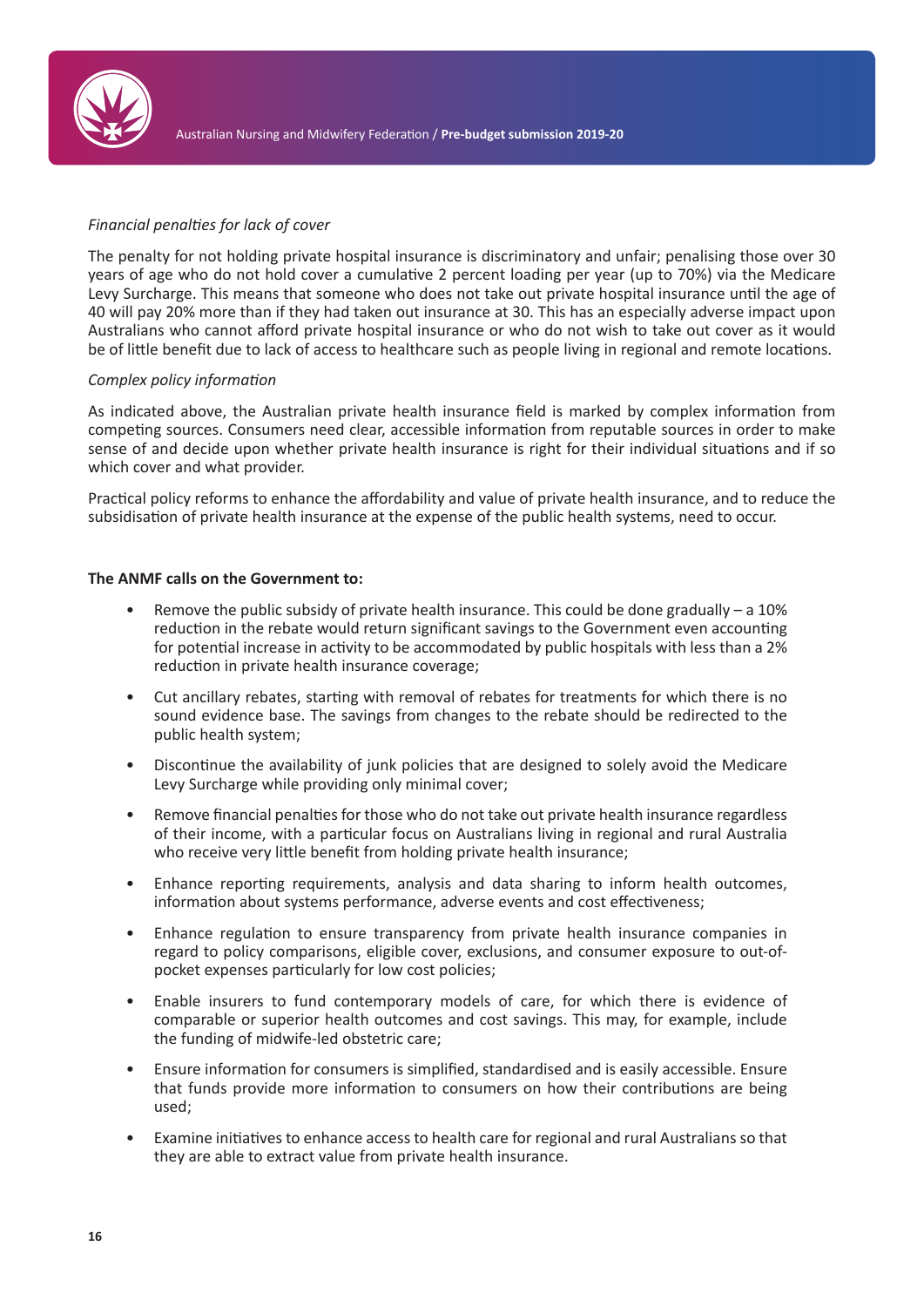

# **PREVENTIVE HEALTH/PRIMARY CARE**

Overall, Australia's health system performs very well. However, unacceptable deficiencies continue to exist. The gap between overall health outcomes and indigenous health outcomes continues to be a disgrace, while people in rural areas and lower socio-economic groups live shorter lives and experience more illness than those living in major cities and with higher incomes.

These groups have poorer access to primary care, mental health care, maternity services, dental care, allied health and specialist services and are more likely to experience problems related to obesity, alcohol use and smoking. These gaps and deficiencies could, and should, be addressed through improved preventive health care.

Not only is prevention better than cure it makes the most economic sense. With an increasing chronic disease burden, an ageing population, and many people in poorer health often from avoidable conditions, who are generally less productive, it makes sense to invest where we can reap the most benefit.

The way to contain costs is through investment in prevention and early treatment through primary care services and effective primary health care. The Productivity Commission reported that about 750,000 hospital admissions could be avoided if we had effective intervention in the weeks leading up to hospitalisations.<sup>4</sup> Remodelled primary health care is critical.

- Re-establish a national dedicated preventive health body;
- Increase incentives to encourage changes in both health provider behaviour and individual behaviour, which will lead to better health outcomes;
- Establish primary care systems that encourage people to enrol in wellness maintenance programs as is now occurring widely throughout the world. This approach encourages people to take responsibility for their own health with assistance from a range of health professionals without using a 'stick' or other punitive measures;
- Ensure that primary health networks focus on disease prevention, health promotion, equity and social determinants of health;
- Investigate better and more efficient ways to fund and manage chronic conditions, e.g. blended payment models;
- Establish funding arrangements which support the use of a wider range of health professionals in chronic and complex care, including nurse practitioners;
- Ensure that private health insurance companies are restricted from operating in primary care. Allowing private health insurance companies into this domain will increase inequity and reduce efficiency.

<sup>4</sup> Productivity Commission, 2014, Report on Government Services 2014 – Health, Online: http://www.pc.gov.au/gsp/rogs/health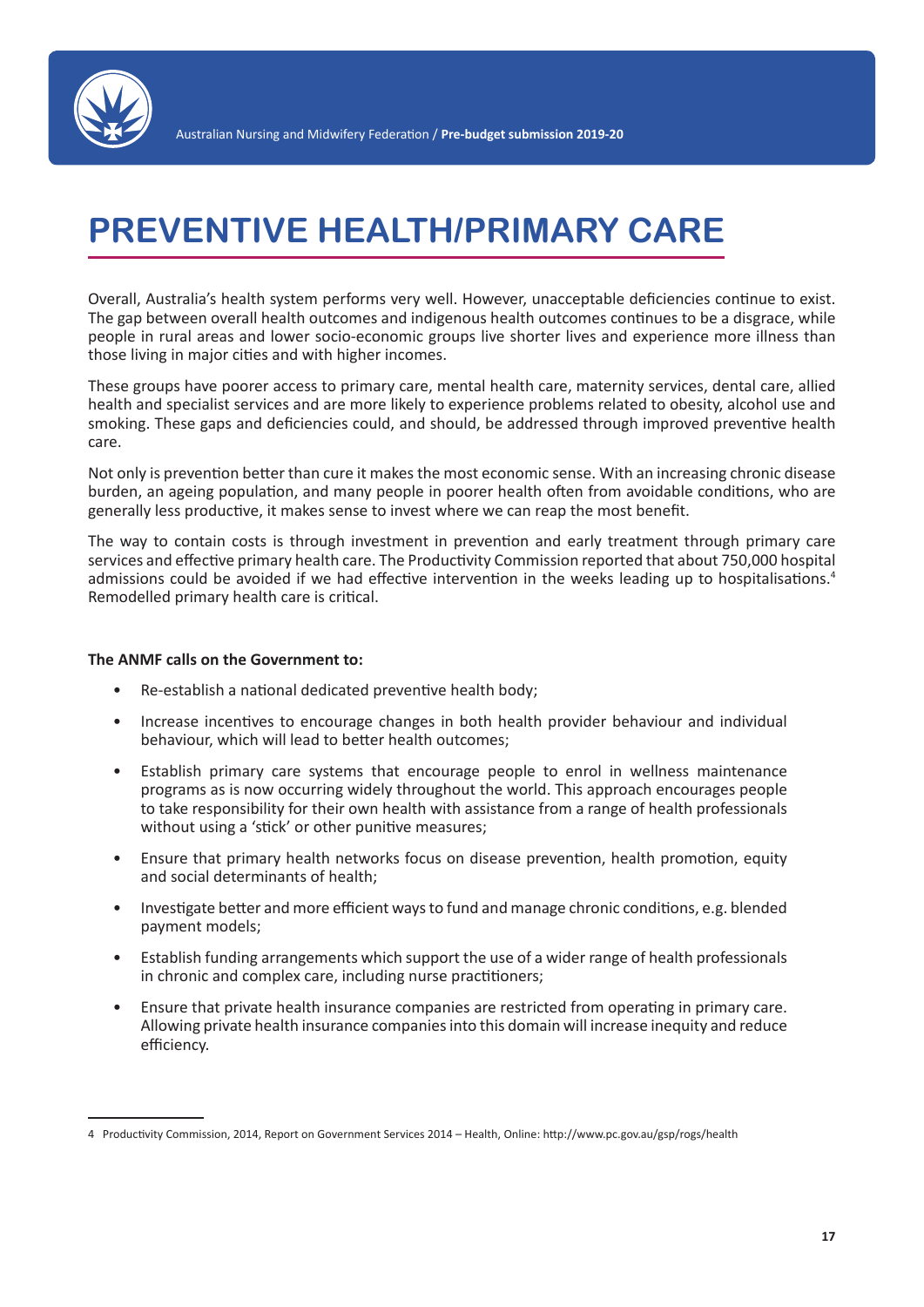

# **GENERAL PRACTICE AND PRIMARY CARE**

There are currently 12,821 nurses working in general practice; and, 35,934 general practitioners (GPs). The numbers of nurses employed in the Australian general practice environment has risen rapidly over the past decade as a result of a positive policy environment and enhanced funding of nursing services. This workforce growth has occurred in a somewhat ad hoc manner as a response to various funding schemes, rather than being a carefully planned workforce development. This has raised a number of challenges for the nursing profession around the role of the nurse in general practice, the nurse's scope of practice and continuing professional development opportunities.

Prior to 2012, the Medicare Benefit Schedule (MBS) provided specific item numbers for the delivery of nursing services, such as, cervical smears, immunisations and wound care, provided 'for and on behalf of' a GP. For each occasion of nursing service, remuneration was provided to the practice from Medicare. This funding model significantly impacted on the services that were delivered by nurses in General Practice.

On 1 January 2012 the Practice Nurse Incentive Program (PNIP) was implemented. This program provided incentive payments to accredited General Practices to offset the employment of a registered nurse and enrolled nurse. The amount of incentive payment received by a practice was based on its Standardised Whole Patient Equivalent (SWPE) value and the number of hours worked by nurses. This incentive aimed to support an "enhanced role for nurses working in general practice" as it was not tied to the delivery of any specific services. An evaluation of the PNIP, completed in 2014, has still not been made publically available.

From 1 July 2019, the PNIP will transition to the Workforce Incentive Program (WIP), practice stream. The WIP combines the General Practice Rural Incentives Program (doctor's stream) with the PNIP (practice stream). This change will allow practices to employ nurses, Aboriginal and Torres Strait Islander Health Workers, Aboriginal and Torres Strait Islander Health Practitioners, and now also allied health professionals, including non-dispensing pharmacists. This will further reduce the funding available to employ nurses in general practice.

The ANMF argues for the removal of the restriction in the current PNIP (and soon to be WIP) funding for the numbers of nurses and midwives employed being tied to the number of GPs in a practice, in order to access payment for a nurse/ midwife. The PNIP/WIP funding of nurses and midwives in general practice needs to be uncoupled from the GP (that is, deconstruct the GP: Nurse/Midwife ratio). This would enable more nurses or midwives to be employed within general practice and better meet community needs.

The retention of some MBS item numbers has meant that the intent of the PNIP to enhance the role of nurses working in General Practice has not been fully achieved. Funding remains tied to specific services only. This in turn perpetuates a model whereby employers, usually GPs, or practice managers, direct nurses to focus care only on those activities that can be billed through Medicare.

These item numbers are for: health assessments, chronic disease management, antenatal care and telehealth (10986, 10987, 10997, 16400, 10983, and 10984).

Instead of continuing with these MBS item numbers, the amount of funding for the PNIP, and now the WIP, should be significantly increased. This would allow nurses and midwives to work to their full scope of practice - the original intent of the PNIP funding.

The ANMF also argues for quarantining of funding in the WIP, when introduced 1 July 2019, to ensure that funding for employment of nurses is not spent on employment of allied health professionals.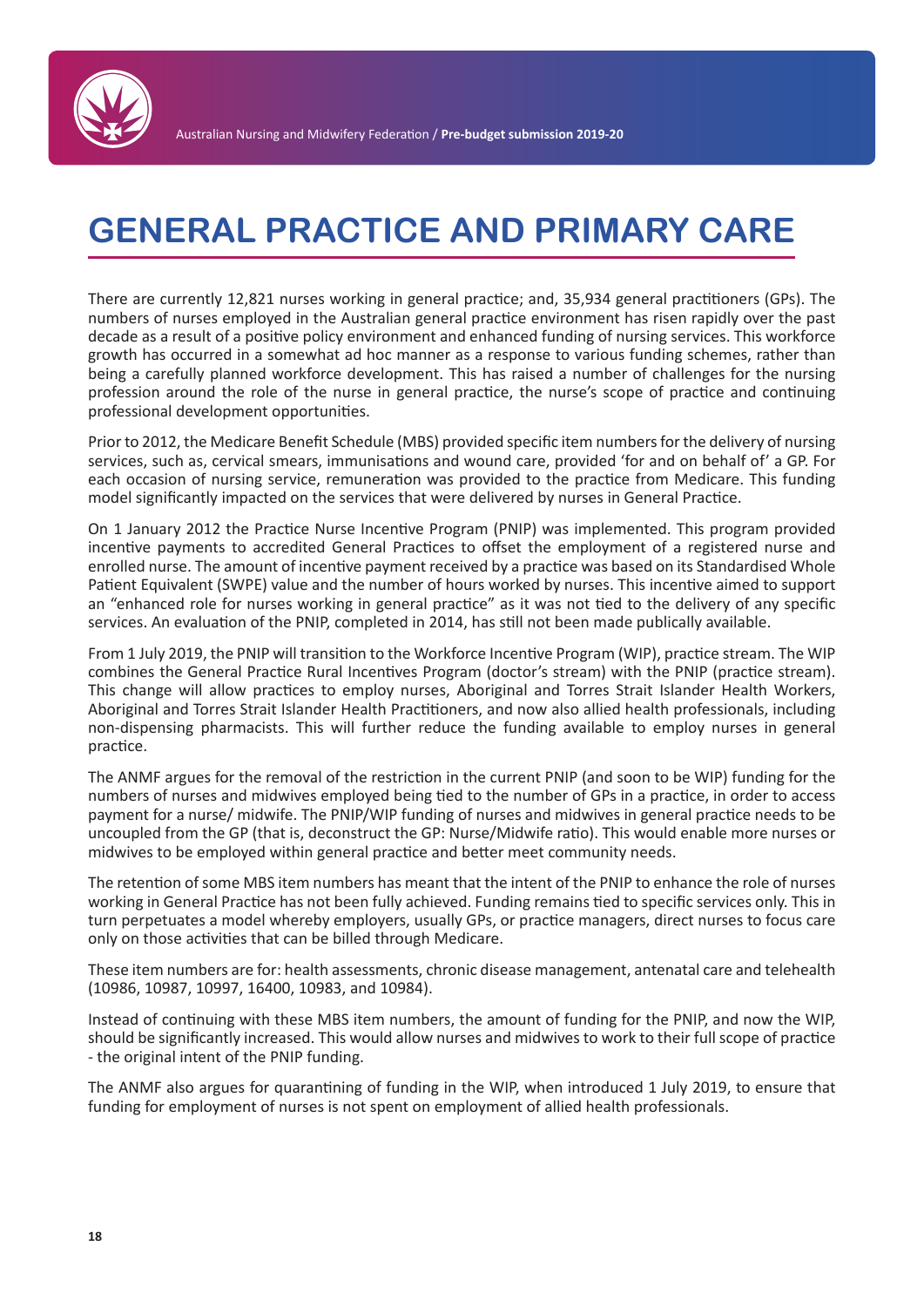

Nurses in general practice continue to be paid considerably less than their nursing colleagues in the acute care sector. Their conditions of employment including entitlements such as leave loading, on-call rates, shift penalties, weekend allowances, annual leave, and qualifications allowance are also inferior. As has been undertaken for general practice registrars, national terms and conditions for the employment of registered and enrolled nurses in general practice should be developed as a priority.

- Review the eligibility rules for the Practice Nurse Incentive Payment (PNIP) and the Workforce Incentive Program (WIP);
- Remove the remaining six nurse MBS items numbers (10983, 10984, 10986, 10987, 10997, 16400) and increase the PNIP/WIP payment accordingly;
- Uncouple the PNIP/WIP funding for nurses and midwives employed in general practice from general practitioners; and
- Fund the development of national terms and conditions for the employment of registered and enrolled nurses in general practice. As the professional and industrial organisation representing almost 275, 000 Australian nurses, midwives and carers, the ANMF is best placed to conduct this activity.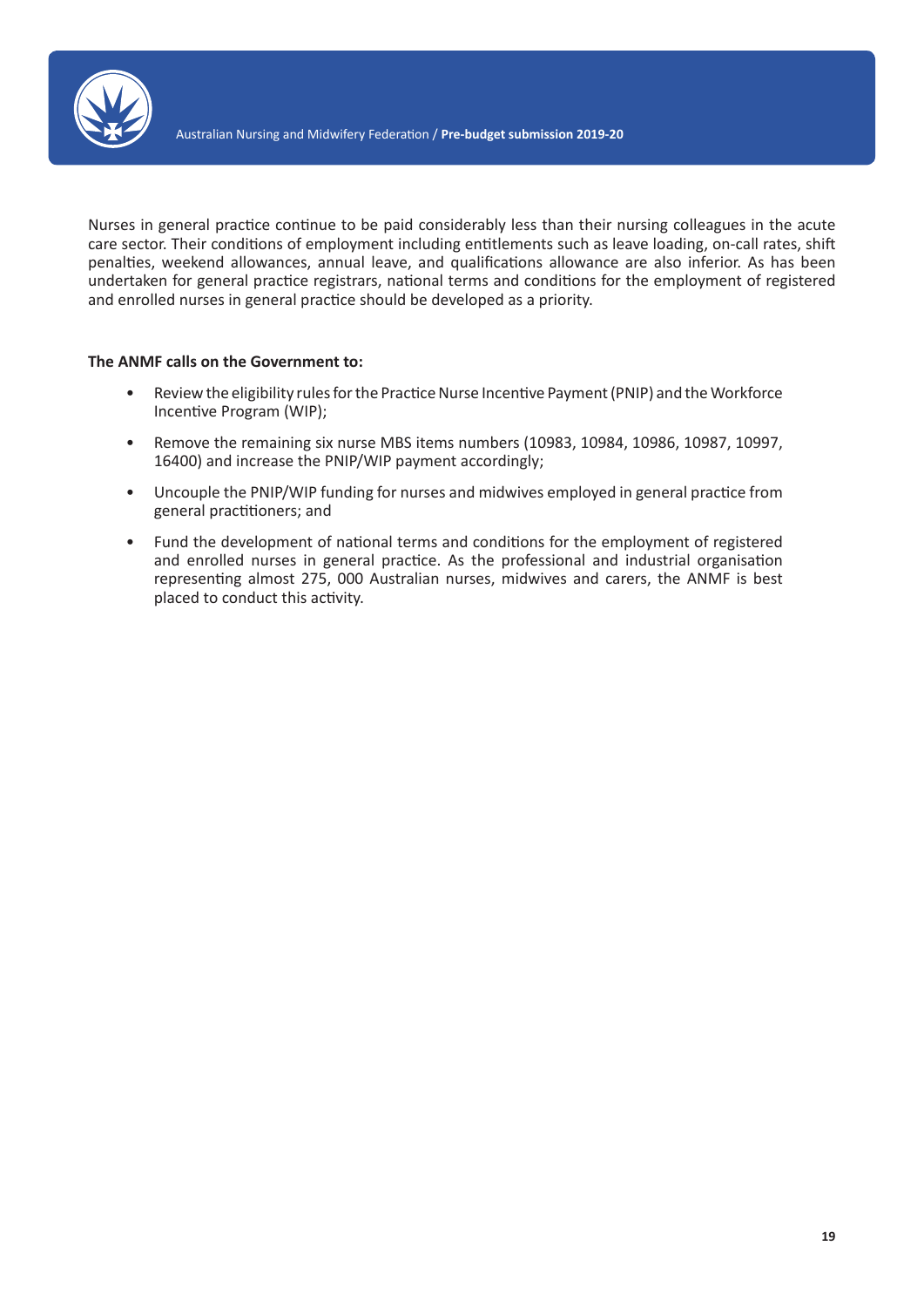

# **MENTAL HEALTH**

# **Mental Health Nursing**

**Nursing plays a central part in providing high quality, holistic, and accessible mental health care to those individuals in need. All nurses provide mental health care, with many mental health nurses also possessing post graduate mental health specialist qualifications.**

Nurses are well positioned to understand the complex interrelationship between physical and mental health and to respond to the high premature mortality/morbidity rates of individuals being treated for mental health issues caused by physical illnesses, such as cardiac disease, diabetes, and metabolic related orders.

Early prevention, early diagnosis, and identifying suicide risk in the treatment and management of mental health problems are essential in achieving positive outcomes for individuals. Often a first point of contact for people in the community, nurses are, on many occasions, best placed to ensure these critical interventions occur through timely referral and care. This is especially vital in rural, regional, and remote areas where access to specialised mental health services and general practice is more limited and can also be true for disadvantaged metropolitan populations in the community (e.g. socially, culturally, and linguistically diverse and/or disadvantaged people) and in aged care.

The 2018 Senate Community Affairs References Committee Inquiry into Accessibility and quality of mental health services in rural and remote Australia highlighted the fact that although Australians living in rural and remote areas are impacted by mental disorders at the same rate as people living in major cities, they experience unique barriers to receiving care. Specialist mental health nurses and an overall well-equipped workforce of trained registered nurses is vital to the delivery of mental health care to meet Australia's current and future needs and ANMF contends that nurses are currently underutilised in meeting the demand for mental health care, across all geographical areas, but especially in rural and remote settings.

Better choice and more accessible mental health care could be provided to people through different models of care, such as mental health nurse-led models, including mental health NP-led models; an increase in school nurse positions in the public school sector (for early intervention); and, quarantining of the Mental Health Nurse Incentive Payment (MHNIP) funding within Primary Health Networks to enable reinstitution of the excellent work that had been undertaken by mental health nurses in keeping people well and living in their community. Mental health nurses, NPs, and skilled registered nurses are also well positioned to provide necessary care to residents in aged care facilities and people receiving aged care and/or disability support in the community.

Mental health services must also be appropriately tailored, accessible, and to provide effective, safe, and meaningful care to the diverse Australian population. Aboriginal and Torres Strait Islander people, culturally and linguistically diverse people (including asylum seekers, new migrants, and refugees), socially disadvantaged, and sexually and gender diverse people all face barriers to accessing safe, quality care that meets their specific needs and preferences.

As a workforce development strategy, the ANMF considers initiatives need to be developed and incentives need to be in place to retain the experienced mental health nursing workforce and recruit and mentor nurses new to mental health, to help grow the mental health nursing workforce. This includes transition to practice programs to equip both newly qualified and experienced registered nurses with the specialist skills required in mental health nursing.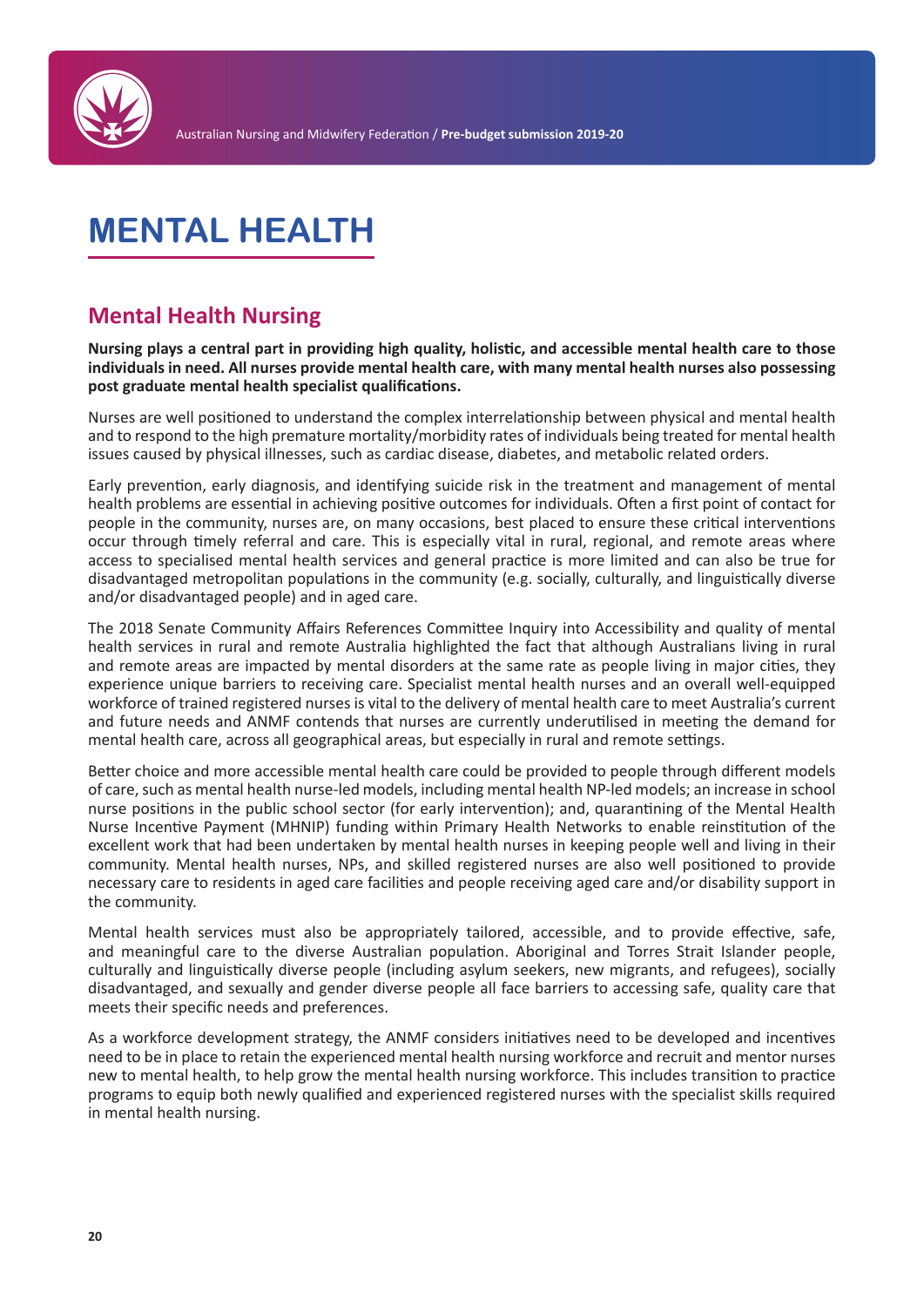

### **The ANMF calls on the Federal government to**

- Develop a clearly articulated policy framework that underpins health service provision, ensuring that the experience of mental health does not lead to and entrap individuals within homelessness.
- Provide adequately funded community-based mental health nursing services that can deliver a timely, flexible, tailored response and that seeks to address the current gap, in accessing after hours mental health care.
- Provide for more community based mental health in-reach nursing services to support residents within supported residential services (privately run supported housing), where they exist.
- Invest in building mental health knowledge capacity in the nursing workforce, particularly in rural and remote areas, through resumption of quarantined scholarships for continuing professional development (CPD) and postgraduate level for registered nurses and NPs in mental health;
- Provide positions for mental health NPs with funding models which broaden access for people seeking mental health care and which facilitate viable and sustainable practice operation.
- Conduct a public awareness campaign to address stigma attached to those experiencing mental health issues.
- Ensure all people experiencing mental health conditions can access effective, quality mental health care that acknowledges their particular needs and preferences for culturally safe and appropriate care particularly for Aboriginal and Torres Strait Islander people, and those from socially, culturally and linguistically diverse and/or disadvantages backgrounds including asylum seekers, new migrants, and refugees, and sexually and gender diverse people.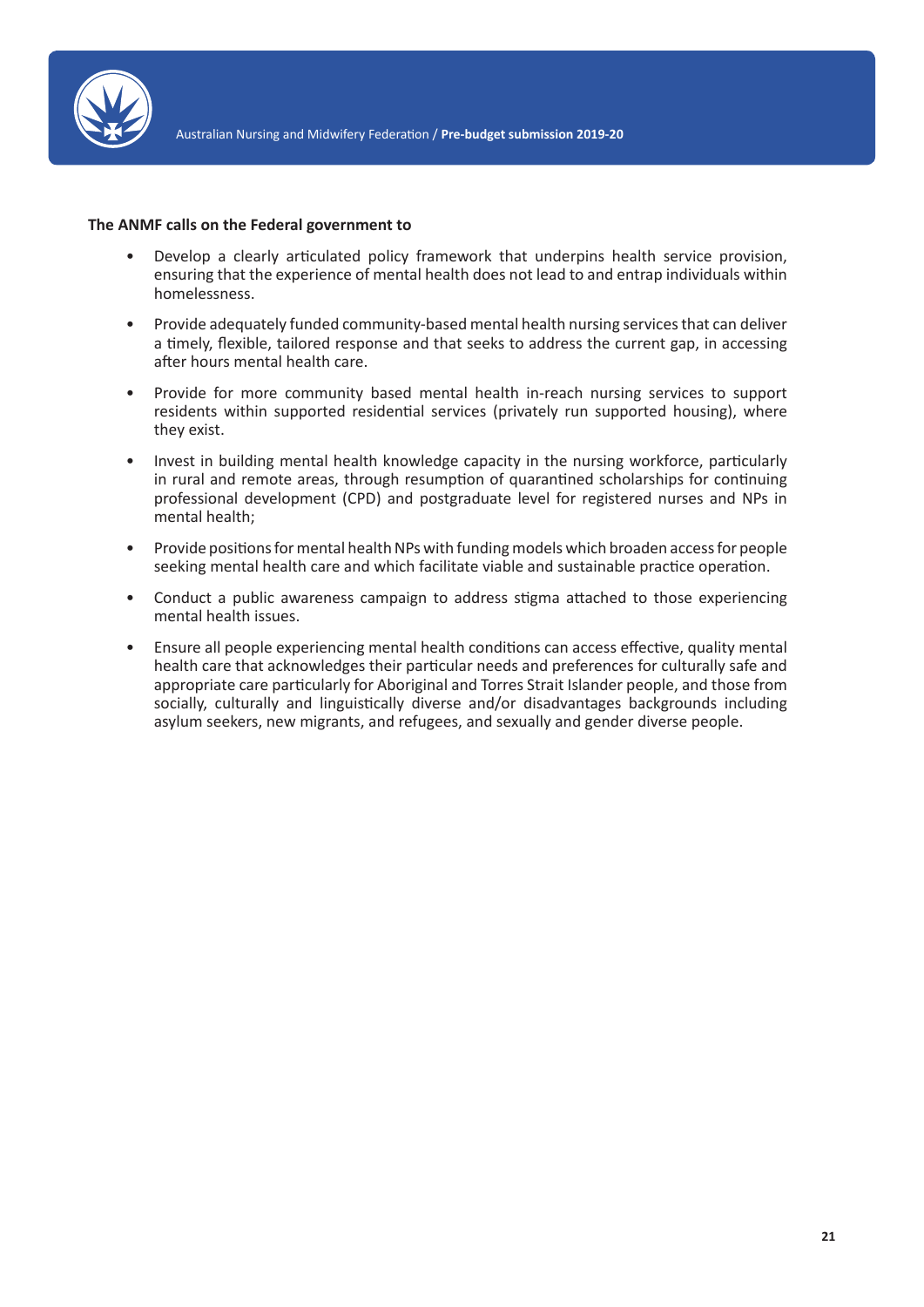

# **RURAL HEALTH**

**People who live in rural areas have a shorter life expectancy and higher levels of illness and disease risk factors than those in major cities. In many rural and remote locations, there is only access to public health care services due to limited or no other healthcare providers.** 

# **Nursing**

The majority of healthcare providers in rural and remote locations are nurses. Therefore, nurse-led health care is an essential component of health care delivery in these areas. Better choice could be provided to people in rural and remote areas through allowing nurses to work to their full scope of practice and providing different models of care, especially nurse practitioner led models.

### **Maternity Services**

Small rural maternity units can provide safe birthing services. Mothers and babies are placed at risk when these services are not available locally. Closing rural maternity services doesn't make economic sense for families or the health care system. It also reduces the opportunities for midwives to work in the bush. This exacerbates the workforce shortages that often lead to these closures in the first place. Timely Government investment can reverse this downward spiral. Nurses are the most geographically well-distributed health professional. The prevalence of midwives decreases with distance from the urban centres. Support should be given to registered nurses in rural areas to complete the postgraduate midwifery education required to become dual registered, as both a registered nurse and midwife.

# **Nursing and Midwifery Scholarships**

In 2017, the Australian Government awarded the tender for administration of the Health Workforce Scholarship Program to the Rural Health Workforce Agencies. Each rural workforce agency manages the Health Workforce Scholarships for the medicine, nursing, midwifery and allied health professions for their own state or territory. Eligibility criteria for these scholarships stipulates that health professionals employed solely by the State or Territory Government, including the State or Territory Health Department, are not eligible to apply. This criteria has ruled out all but a few nurses and midwives working in rural and remote areas. The nursing and midwifery professions have not been included in the establishment or oversight of the Health Workforce Scholarship Program, as was previously the case. Consequently, there has been no information forthcoming about when scholarship applications open or data provided about uptake.

- Fund designated salaried positions for nurse practitioners in small rural and remote communities;
- Provide scholarships for registered nurses in rural and remote locations to undertake postgraduate midwifery education;
- Remove the restriction on rural and remote scholarship applicants by allowing access for those employed by state/territory governments;
- Require the Health Workforce Agencies to establish a national advisory committee, which includes nursing and midwifery professional organisation representatives, to provide oversight for the Health Workforce Scholarship Program; and
- Ensure health workforce scholarship data is collected by the Health Workforce Agencies and made publicly available by the Australian Government.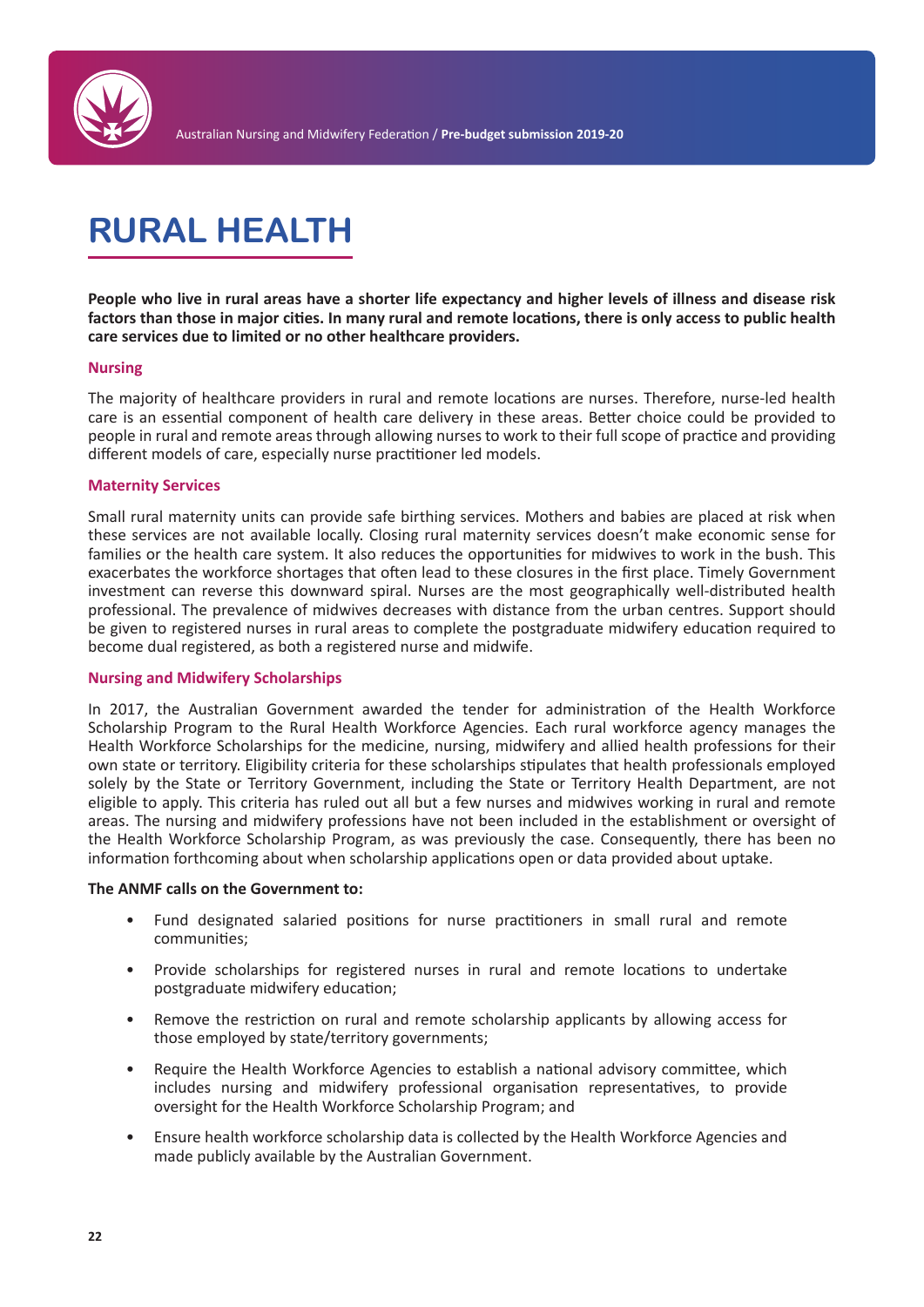

# **ABORIGINAL AND TORRES STRAIT ISLANDER HEALTH**

**The ANMF has a long-held vision of health equity for Aboriginal and Torres Strait Islander peoples. In order to achieve this, the ANMF builds relationships with Aboriginal and Torres Strait Islander nurses, midwives, assistants in nursing, and broader communities, working together to identify and provide opportunities to build capacity and realise potential.**

We continue to work towards our vision through our Reconciliation Action Plan, demonstrated by modelling respect for Aboriginal and Torres Strait Islander peoples; promoting understanding of their rights and leading the nursing and midwifery professions in respect and sharing knowledge with Aboriginal and Torres Strait Islander peoples.

The ANMF adopts the principles of reconciliation as part of our core work, and models and encourages promotion of reconciliation throughout the nursing and midwifery professions.

Nurses and midwives constitute more than half of the entire health workforce. Aboriginal and Torres Strait Islander registered nurses and Aboriginal and Torres Strait Islander midwives, however, make up less than 1% of these professions.

The presence of Aboriginal and Torres Strait Islander health professionals makes a positive difference to service access, experiences, and outcomes for Aboriginal and Torres Strait Islander people. Given they have the worst health outcomes in the country it is essential that strategic and long-term efforts are made to increase the overall number and representation of Aboriginal and Torres Strait Islander nursing and midwifery students and graduates across all jurisdictions.

There is consistent evidence that when Aboriginal and Torres Strait Islander peoples work in the health system, Aboriginal and Torres Strait Islander people are more likely to access services and gain assistance earlier with consequent improvements in health outcomes and reductions in long term health expenditure.

The Congress of Aboriginal and Torres Strait Islander Nurses and Midwives (CATSINaM) is the national health professional peak body for Aboriginal and Torres Strait Islander nurses and midwives. In the early 1990's, the ANMF provided significant support for the establishment of the Congress of Aboriginal and Torres Strait Islander Nurses (CATSIN). There is an historical and ongoing close relationship between the ANMF and CATSINaM.

CATSINaM receives triennial grant funding from the Australian Government for their operations. Their role in providing support for Aboriginal and Torres Strait Islander nurses and midwives, nursing and midwifery stakeholders and Governments, and building the current workforce of Aboriginal and Torres Strait Islander nurses and midwives is essential.

The excellent work of CATSINaM in elevating the profile of their national organisation, building their Aboriginal and Torres Strait Islander nurse and midwife membership, advocating for their members, supporting recruitment and retention of Aboriginal and Torres Strait Islander peoples in nursing and midwifery and participating in research and workforce development should continue to be supported and funded.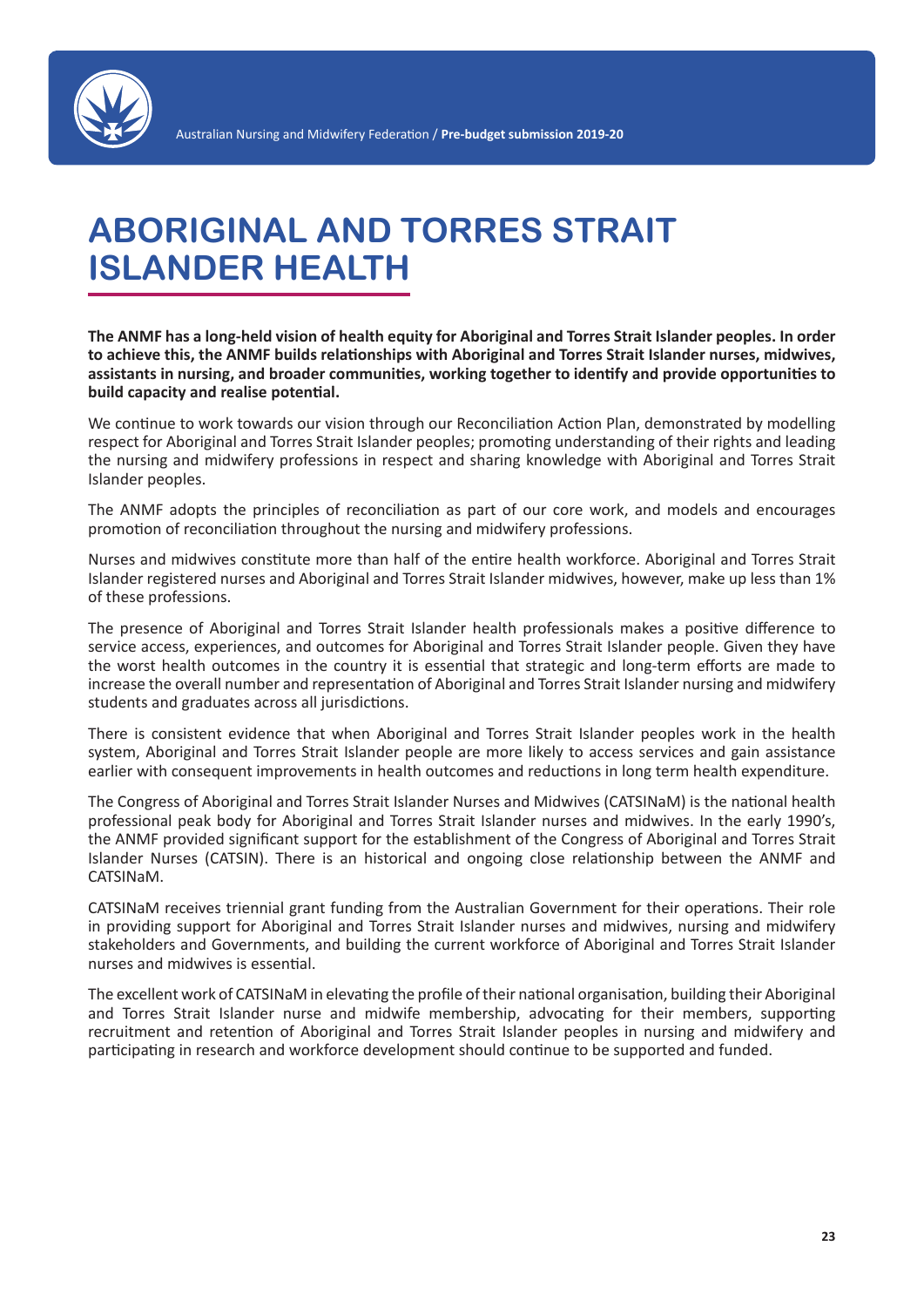

- Provide increased ongoing funding to CATSINaM to provide leadership for nursing and midwifery organisations to work towards health equality for Aboriginal and Torres Strait Islander peoples and to continue to support and grow the Aboriginal and Torres Strait Islander nursing and midwifery workforce.
- establish a caucus of Aboriginal and Torres Strait Islander health organisations and representatives to provide regular and ongoing consultation on policies and activities that affect Aboriginal and Torres Strait Islander health and wellbeing.
- support the increase of the Aboriginal and Torres Strait Islander nursing and midwifery workforce to 5% of the total Australian nursing, midwifery, and assistant in nursing workforce across health and aged care.
- endorse and support the development and implementation of a National Aboriginal and Torres Strait Islander Nursing and Midwifery Workforce Strategy.
- provide funding and support for the development, implementation, and evaluation of Birthing on Country programs in urban, regional, and remote locations.
- substantially increase funding to community-controlled, targeted, evidence-based strategies for Aboriginal and Torres Strait Islander healthcare across the life course.
- endorse and support the implementation and roll-out of nurse- and midwife-led models of care that address Aboriginal and Torres Strait Islander health concerns and challenges.
- endorse and support the development and implementation of a National Aboriginal and Torres Strait Islander Aged Care Workforce Strategy.
- fund and support the national uptake of CATSINaM's cultural safety training at all levels of healthcare service, education, and training to ensure that all healthcare professionals and educators receive best-practice cultural safety training.
- support the inclusion of cultural safety training into the annual registration and continuing professional development requirements of all healthcare professionals.
- support the inclusion of measures of cultural safety with all health and aged care service providers into the National Safety and Quality Health Service Standards.
- support a revitalised nation-wide approach to addressing Aboriginal and Torres Strait Islander health and wellbeing inequalities including greater partnerships with Aboriginal and Torres Strait Islander peak bodies and leaders.
- make a true and concerted effort to get each of the Closing the Gap targets on track including greater funding.
- Expand the Closing the Gap initiative by adding additional targets linked to incarceration, community violence, disability, aged care, and children in out of home care.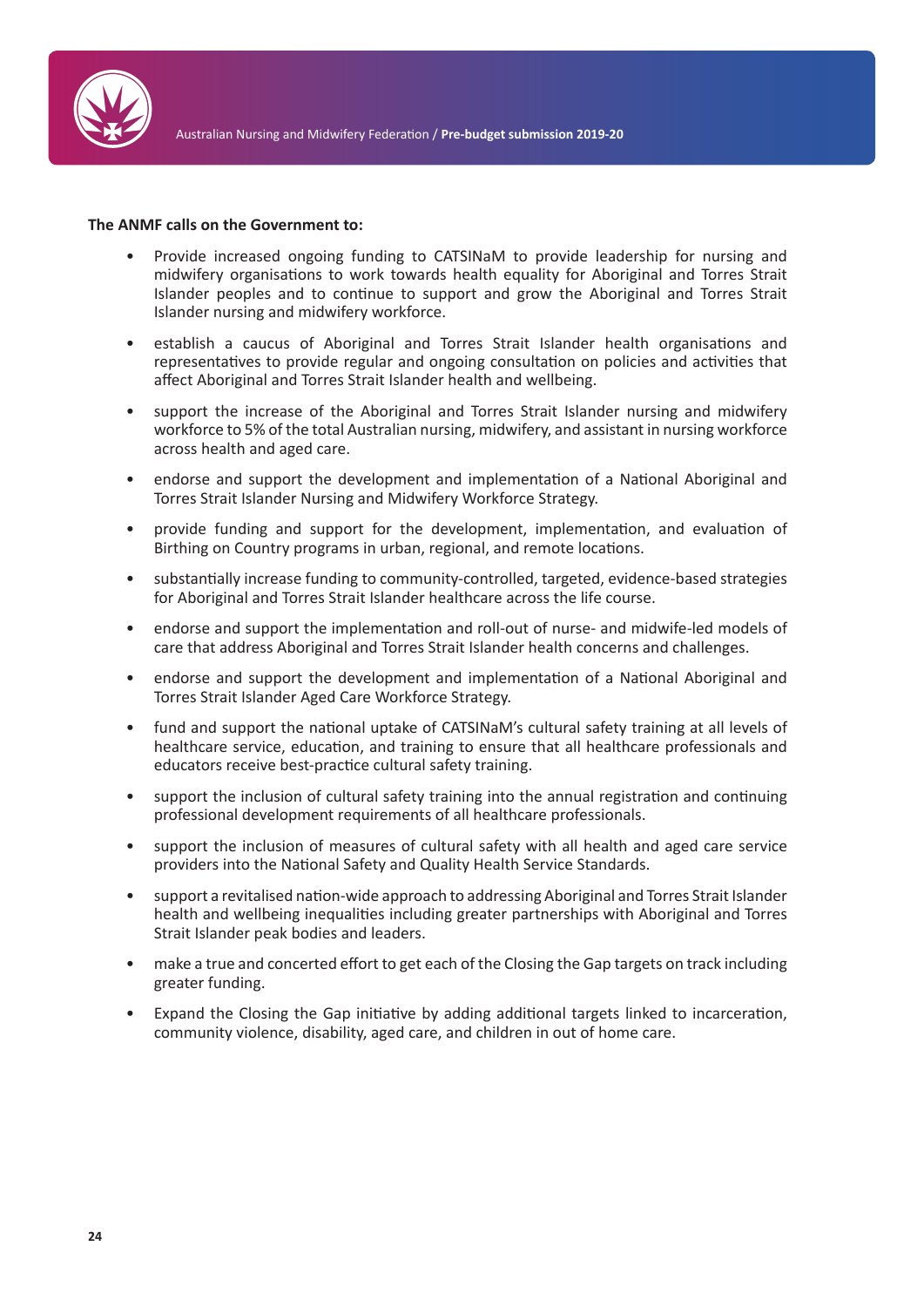

# **CLIMATE CHANGE AND HEALTH**

**As frontline health professionals, nurses and midwives see the impact of climate change on the health of individuals and communities for whom they provide care. Nurses and midwives see the direct effects from storms, drought, flood, and heatwaves; they experience the indirect effects from altered water quality, air pollution, land use change, and ecological change. The health effects include mental illness, cardiovascular and respiratory diseases, infectious disease epidemics, injuries, and poisoning.<sup>5</sup>**

Adverse health effects on individuals and communities will obviously impact health systems and health care delivery, with the treatment of climate change-related health conditions adding to the burden of an already stretched health care workforce.<sup>6</sup> A wealth of evidence demonstrates that comprehensive and practical governments responses to climate change, including significant policy and investment commitments, are urgently needed and must occur immediately before irreversible damage occurs.

The ANMF, as a member organisation of the Climate and Health alliance (CAHA), supports the Our Climate, Our Health campaign. We endorse the Campaign's call for the urgent development of a National Strategy on Climate, Health and Well-being for Australia. A Framework for a National Strategy on Climate, Health and Well-being has been developed by CAHA members, including the ANMF, to support a coordinated approach to tackling the health impacts of climate change in Australia; and, to assist Australian policymakers and communities in taking advantage of the health opportunities available from strengthening climate resilience, reducing emissions and protecting our ecosystems. The actions within this Strategy will protect Australian communities from the health impacts of climate change while supporting the Australian Government to meet its international obligations under the Paris Agreement. Our members want the Australian Government to take a strong stance on climate change mitigation policies and actions.

To prepare the health sector to deal with existing and future health effects of climate change, we need a viable workforce and environmentally sustainable workplaces. This means commitment to, and investment in, improvements in working conditions within the health and aged care sector which already does, and will increasingly, feel the effects of health care issues resulting from climate change.

In many Australian health facilities, nurses and midwives are leading the way in introducing environmentally sustainable systems into their workplace practices. These initiatives should be acknowledged, applauded, replicated, and appropriately funded throughout all health and aged care facilities and care delivery settings.

As the largest member nation of the South Pacific region, which is the most adversely affected region globally, by the impacts of climate change, the Australian government also has a regional responsibility for leading the way in terms of actively supporting its closest neighbours to respond to and mitigate the detrimental effects of climate change. Low-resourced South Pacific communities and health care systems are already struggling with the current impacts of climate change on physical and mental health as well as broader impacts upon living conditions, agriculture, and ways of life. Government aid and strong, proactive leadership responding to climate change and its effects is urgently required.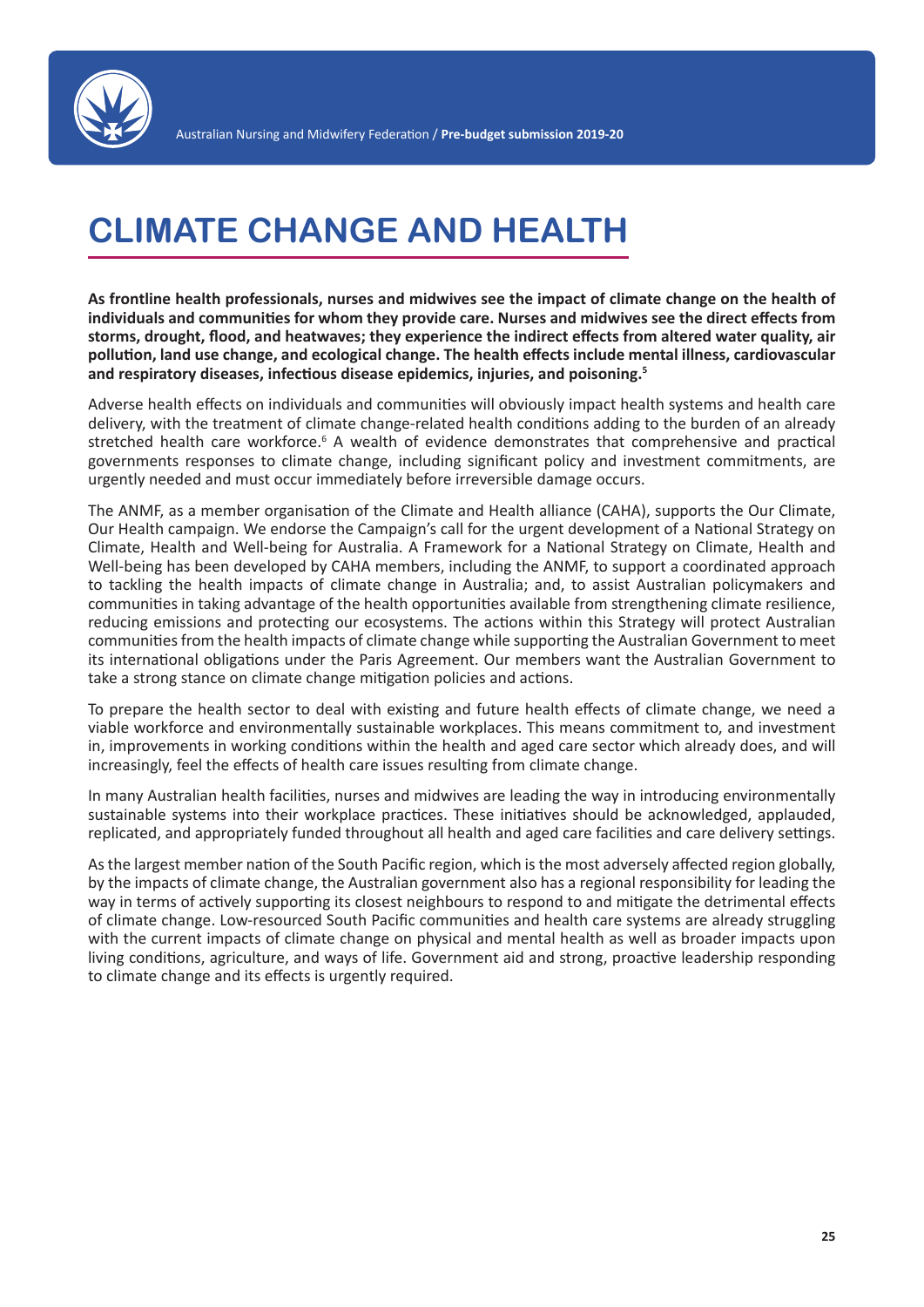

- Develop and implement a standalone, National Plan on Climate, Health and Well-being based on the Framework developed by the Climate and Health Alliance (CAHA)
- Invest in a sustainable health workforce to prepare the health sector to deal with existing and future health effects of climate change including increased government funding for climateresilient health systems and climate change mitigation research.
- Fund programs and initiatives that support those most adversely impacted by climate change including people living in drought and natural disaster affected regions in Australia and neighbouring regions in the South Pacific.
- Ensure a staged transition to zero emissions energy sources as a matter of urgency to avoid dangerous and irreversible impacts on the environment and the health of our communities by;
	- developing a consistent energy policy to rapidly transition from fossil fuels to at least 50% renewable, zero-emission sources by 2030 including a clear strategy to ensure that that fossil fuels workforce is fairly and effectively supported and redeployed .
	- Reducing greenhouse gas emissions to exceed the current 2030 Paris carbon emissions target of 26-28%.
	- phasing-in a fair, and effective carbon tax that does not adversely impact Australian households.
	- Investing greater funding in renewable energy technologies and programs.
	- Developing proactive policies for mining and agriculture to reduce emissions and promote zero-emission technologies.
	- Developing policies that support and incentivise zero-emission public and private transport technologies.
	- Funding states and territories to improve the energy efficiency of hospitals and the reduction of emissions from health and pharmaceutical industry sources.
	- Support policies that reduce company, city, and personal environmental and climate impacts and that incentivise sustainability, zero-emissions options, and reduced environmental impact.
	- Implementing ongoing avoided-deforestation and land clearing and reforestation policies and practices.

<sup>5</sup> The Lancet Commissions. Health and climate change: policy responses to protect public health. Published online June 23, 2015. Available at: www. thelancet.com

<sup>6</sup> Australian Nursing & Midwifery Federation. ANMF Policy: Climate change. Reviewed and re-endorsed May 2015. Available at: http://www.anmf. org.au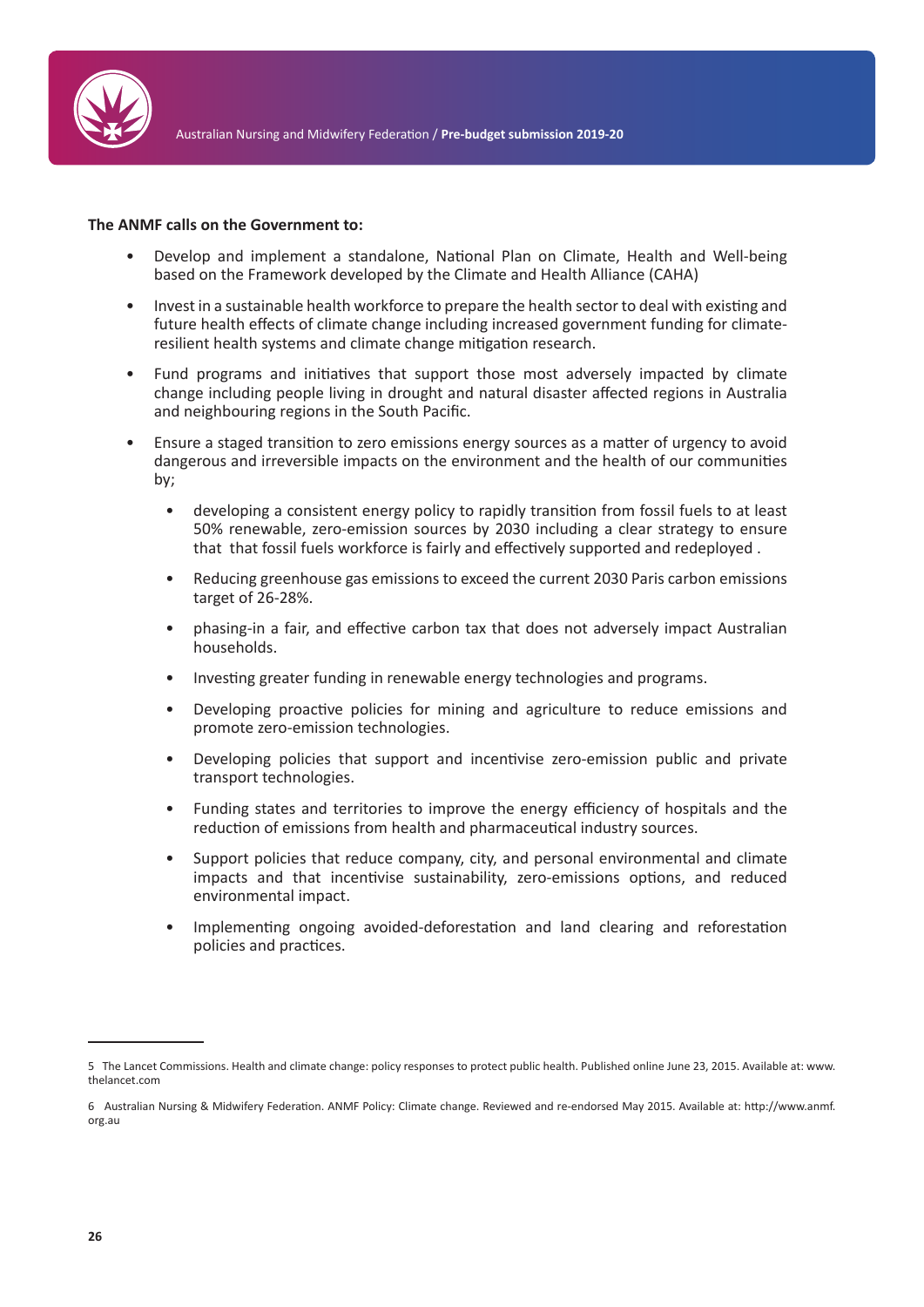

# **TAX JUSTICE**

**There must be an increase in government capacity to fund important services for the community through restructured taxation and fairer distribution of resources. However, the ANMF considers it to be unfair to ask average earners and ordinary taxpayers to carry an extra tax burden, while allowing large companies and corporations to pay less and, in many cases, for the profits reaped from Australians' work to flow out of the country.**

There are other revenue streams available to the Government within existing tax structures which could be accessed to increase the overall pool of resources available to governments. There are also new revenue streams, widely used in the northern hemisphere, which could be accessed to increase revenue. This will require political will and commitment but it will lead to sustainability of our health system and other essential services providing for all Australians.

Corporate tax avoidance has become a major political, economic, and social issue in Australia and around the world in recent years. Most global trade is now between subsidiaries of multinational corporations and not between separate companies. This has enabled multinational corporations to structure their businesses in ways that allow them to shift profits from where they are generated to low or no tax jurisdictions. As a result, government budgets have been depleted and public services have been cut or are under pressure despite growing needs. This is the case with aged care funding and other public services in Australia.

- Reform tax concessions limit access to growing tax concessions such as superannuation, which bring most benefit to those with high incomes, could provide additional funding for essential public services;
- Require all entities receiving \$10 million in annual government payments to file full and complete financial statements with ASIC (or ACNC for non-profits), with no exemptions.
- Eliminate reduced disclosure or special purpose filing options on annual financial statements filed with ASIC for subsidiaries of multinationals with over \$500 million in annual revenues and any company with over \$10 million in annual government payments.
- Establish a public register of beneficial ownership of all companies and trusts.
- Further reduction or elimination of ASIC fees for accessing company information over the medium-term, including financial statements, particularly in a revenue-neutral framework (such as penalties for late-filing). ASIC fees are among the highest in the world; the UK and NZ have free access.
- Enhance the government's stapled structure reforms by including transparency measures to require any listed stapled structures, in which trusts derive a majority of income from related parties, to disclose the terms of all such transactions. This measure should also apply to any company, not necessarily stapled structures, that have annual government funding of over \$10 million and that also have corporate structures with trusts receiving a majority of income from related parties.
- Introduce a Robin Hood tax The ANMF believes that instead of disadvantaging ordinary people through tight budget measures, it is time the Government took and redistributed a larger share from those involved in the billions of dollars in financial transactions. The 'Robin Hood' tax, also known as a financial transactions tax, is a 0.05% tax on institutional trades of currencies, stocks, bonds, derivatives and interest rate securities. It is widely implemented across the European Union. If governments can tax ordinary Australians on basic requirements such as housing, then they certainly can and should tax international financial transactions.